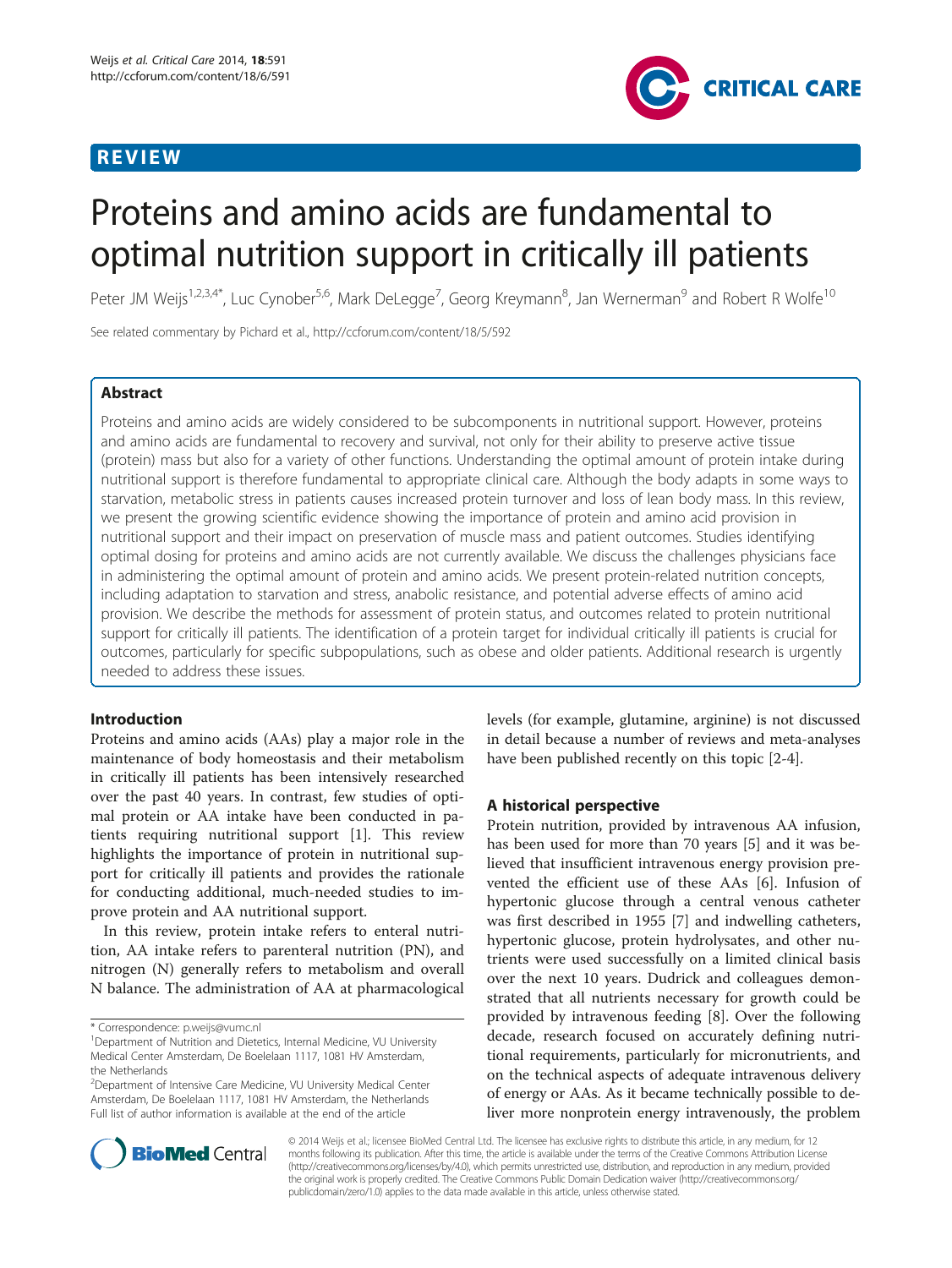of overfeeding arose. One adverse effect of overfeeding is the deposition of fat in the liver, particularly in patients receiving total PN for reversal of the catabolic response to critical illness [[9,10](#page-9-0)].

The progressive and rapid loss of body mass and muscle well known to occur in patients with critical illness was termed hypermetabolism. The view at the time was that critically ill patients have very high energy expenditure and therefore require high-energy nutrition. Septic autocannibalism was a term used to describe the loss of muscle mass that does not benefit from increasing AA provision above minimum requirements [[11\]](#page-9-0). Therefore, through the 1970s, researchers focused on ensuring that energy intake exceeded expenditure, rather than on targets for adequate protein intake [\[9\]](#page-9-0). Later, when enteral nutrition became a viable option in critically ill patients, nutritional interventions continued to focus on meeting energy requirements. When recommendations for protein or AA intake were given, they were generally expressed as a function of energy intake. For example, in the 1990s the American College of Chest Physicians recommended that, for patients in ICUs, '15-20% of the total calories administered per day can be given as protein or amino acids' [[10](#page-9-0)]. However, the guidelines provided neither the rationale nor the scientific basis for this recommendation.

As we move further into the 21st century, our understanding of the importance of protein nutrition in critically ill patients is increasing. However, further research is needed to better define the optimal intake of protein, in the same way that total energy requirements are defined at present.

# Important protein-related concepts: a metabolic perspective

# Adaptation to starvation

In a healthy person, an inadequate supply of protein and energy (that is, semi-starvation or full starvation) results in protein energy malnutrition. Semi-starvation induces metabolic adaptations in protein metabolism that limit the rate at which lean mass is lost [[12,13\]](#page-9-0). When energy supplies fall short in a healthy person, physical activity is reduced to maintain an energy balance. However, a decrease in activity to some extent counteracts the adaptations that limit the loss of lean mass. During starvation, heart and lung muscle may initially be preferentially spared and a disproportionate amount of peripheral skeletal muscle is lost. Ultimately, however, the essential muscle mass of vital organs will also be reduced and, in combination with underused peripheral skeletal muscle, results in muscle weakness and functional disability [[12](#page-9-0),[13\]](#page-9-0). These adaptive responses may be considered successful because they allow humans to survive limited periods of starvation. However, if protein and energy provisions continue to

remain inadequate, essential bodily functions, such as the immune system, will be adversely affected. Impaired immune function may lead to an increased risk of infections, which in starvation is often seen as a direct cause of death. Starvation has serious implications for a healthy individual, which are even more pronounced in critically ill patients, especially those with a low body mass index [[14\]](#page-9-0).

# Adaptation of protein and amino acid metabolism under conditions of stress

Humans have developed survival systems during metabolic stress, such as AA use for gluconeogenesis and acute phase protein reactions, increased protein turnover, and adapted regulation by catabolic hormones. In stress situations, the priority of the metabolic response is to provide energy to both the brain and injured tissues to promote healing [\[15,16\]](#page-9-0). Humans have very limited glucose stores and cannot synthesize glucose from fat. Therefore, in the absence of glucose intake, glucose is synthesized from gluconeogenic AA, lactate, and pyruvate. In the starving healthy individual, glucose infusion inhibits gluconeogenesis. In stress situations, however, gluconeogenesis is not readily reversed by glucose infusion, implying that N may be lost through ureagenesis. The pool of free essential AAs is very small, with most generated from net proteolysis, occurring particularly within muscles [[17](#page-9-0)]. In critically ill patients, in parallel with the severity of the injury, increases in proinflammatory cytokines, glucocorticoids, and oxidative stress reinforce the effect of catabolic hormones, and contribute to insulin resistance and muscle wasting [[18,19](#page-9-0)]. Insulin resistance is common in critically ill patients [\[20](#page-9-0)], and contributes to net muscle protein catabolism and liver gluconeogenesis (see [Anabolic resistance](#page-2-0)).

In critically ill patients, a fraction of the essential AAs arising from protein breakdown is oxidized in muscle at an increased rate, in particular branched-chain AAs, while another fraction is released into the blood at an accelerated rate and rapidly cleared by organs such as the liver. In general, there is a unidirectional flux of all AAs from muscle to liver, controlled by hormones. Cortisol promotes net muscle proteolysis and AA release, while glucagon promotes AA uptake by the liver and AA use in gluconeogenesis [[21\]](#page-9-0). In the liver there is a large increase in AA uptake for gluconeogenesis and for protein synthesis, including the synthesis of acute phase proteins [\[22,23](#page-9-0)]. Some AAs are also taken up selectively by other tissues for specific purposes. For example, glutamine is taken up by the kidneys (to sustain ammoniagenesis and counteract acidosis), by fibroblasts and enterocytes (for healing), and by immune cells (for replication and action) [[24](#page-9-0)].

As long as these processes remain adaptive, plasma AA levels remain stable and in balance. However, when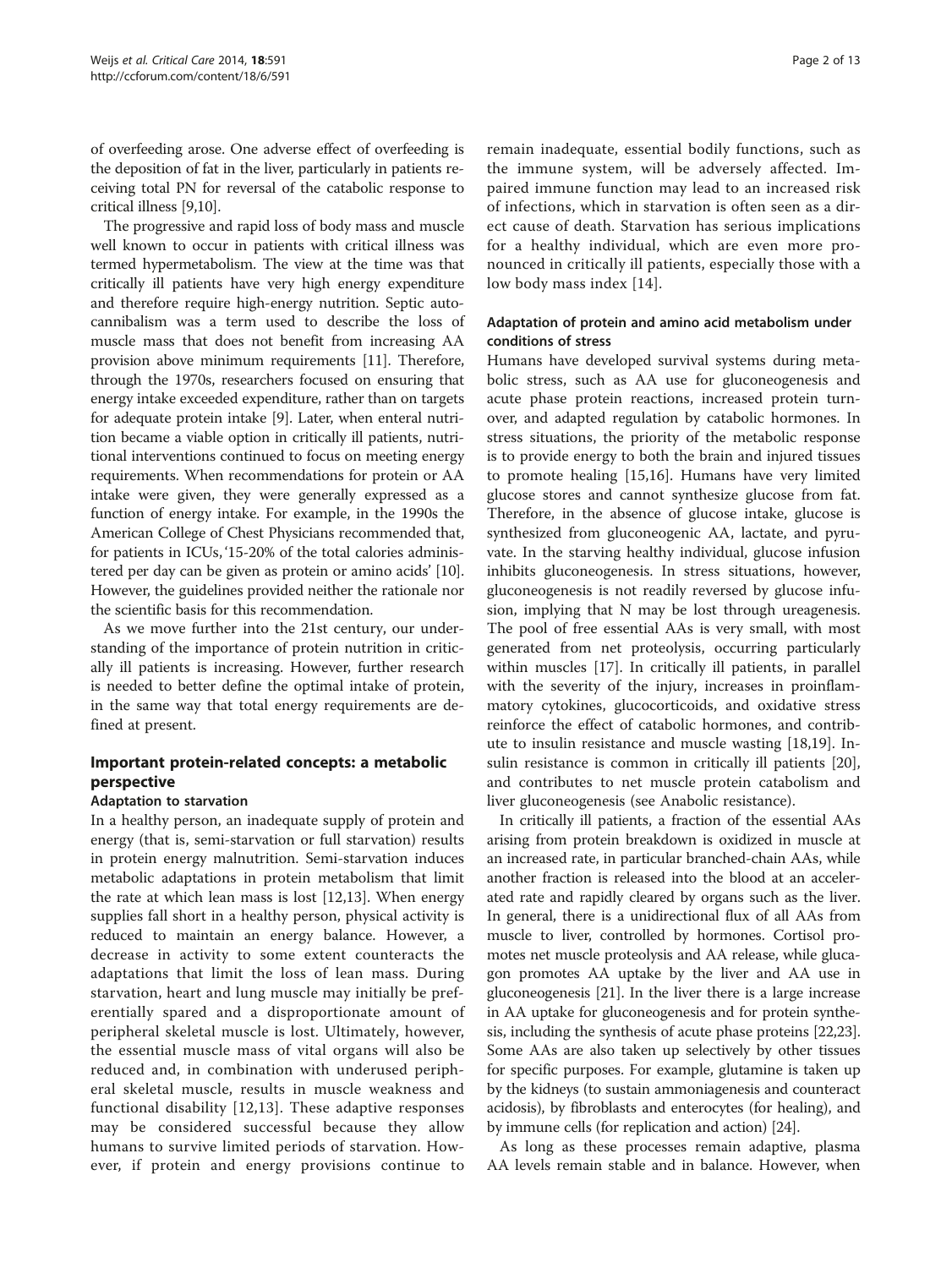<span id="page-2-0"></span>the stress response becomes too intense and persists for too long, the balanced AA profile in plasma is disrupted, resulting in abnormal AA concentrations (both higher and lower levels than normal) [\[25-27\]](#page-9-0). In particular, plasma glutamine concentrations have been associated with unfavorable outcomes in critically ill patients [[28,29\]](#page-9-0).

Under stress conditions, the various alterations in protein metabolism are reflected by an increase in whole-body protein turnover [\[30,31](#page-9-0)] and an increase in AA oxidation and N loss. Since all proteins within the body have specific functions (see Table 1), they cannot be considered a form of AA storage, highlighting the importance of exogenous sources of protein or AA by nutritional support.

# Muscle proteins

Muscle proteins are in a constant state of turnover and the balance between the rates of protein breakdown and synthesis determines whether there is a net gain (anabolism) or a net loss (catabolism, wasting). A number of circumstances (for example, burn injury, trauma complicated with sepsis, head trauma) result in loss of muscle mass driven by an accelerated rate of protein breakdown [[32](#page-9-0)]. The increased release of AAs from protein breakdown provides a stimulus for accelerated muscle protein synthesis [[33](#page-9-0)]. Protein synthesis cannot match the increased rate of muscle protein breakdown, although protein synthesis rates do vary significantly from patient to patient [[22](#page-9-0),[34\]](#page-9-0).

In a stress situation, the catabolic loss of muscle can be avoided only if the uptake of AAs from the blood is increased either by intravenous infusion or the digestion of enterally administered proteins, peptides, or AAs. These sources of AA may then stimulate protein synthesis to offset the accelerated rate of protein breakdown and AA oxidation [[22,](#page-9-0)[35,36\]](#page-10-0).

## Anabolic resistance

Anabolic resistance refers to the state in which a patient is resistant to the normal stimulatory effect of AAs on muscle protein synthesis. This is common in older patients and may contribute to the estimated 1.4 to 2.5%

## Table 1 Functions of proteins

muscle loss per year in that group [[37](#page-10-0)]. Anabolic resistance is also frequently observed in critically ill patients [[38](#page-10-0)], in patients on bed rest, or in people exposed to weightless environments (such as in space) [\[39\]](#page-10-0). Three main factors explain anabolic resistance: splanchnic sequestration of AAs following feeding [\[40,41\]](#page-10-0), which decreases the AAs available to muscles; insulin resistance, which limits AA uptake into muscles [\[42](#page-10-0)] and hinders the maintenance of muscle protein [[39\]](#page-10-0); and blunted responses to AAs with anabolic properties, such as the essential AA leucine [[19,](#page-9-0)[43](#page-10-0)]. The older patients require a higher intake of essential AAs compared with the young to generate the same acute response [[42\]](#page-10-0). However, there is a lack of data on AA requirements in older patients in the ICU; these requirements warrant urgent research, since the number of older patients in the ICU is likely to increase in parallel with that of the general population. Muscle protein anabolism can be optimized in otherwise healthy individuals by a combination of adequate protein or AA intake, combined with exercise and insulin [[44\]](#page-10-0).

Anabolic resistance is also driven by insensitivity to the normal anabolic action of leucine. In stressed patients, the level of muscle-free leucine is higher than in patients without stress [\[25](#page-9-0)[,45,46](#page-10-0)]. Experimental models show that leucine stimulates protein synthesis via signaling through the mammalian target of rapamycin system [[47\]](#page-10-0). Leucine and insulin share common pathways for activating protein synthesis, suggesting that signal transduction is impaired somewhere within the mammalian target of rapamycin pathway. However, there may be differences in the acute and prolonged effects of leucine supplementation [\[48](#page-10-0)]. Research into the role of leucine in different clinical settings has potential implications for the treatment of muscle loss in metabolically stressed patients.

## Interaction of protein with nonprotein energy

The efficiency of protein intake in stimulating protein synthesis is dependent to some extent on the level and nature of the nonprotein energy intake. Many nutritional

- Proteins are the major components of muscles, required for muscle dynamics and function
- Enzymes are proteins. Therefore, proteins are essential for intermediary metabolism and energy production. Similarly, all cell carriers are proteins
- Some proteins are involved in specific immunity (that is, immunoglobulins) and in nonspecific immunity (for example, opsonins)
- Proteins contribute to the architecture and structure of organs and tissues. A typical example is collagen, which has a major architectural role, for example, in bone and skin
- Proteins secreted into the blood by the liver are carriers of lipid-soluble molecules: hormones (for example, transthyretin for thyroxin), vitamins (for example, retinol binding protein for vitamin A), nutrients (for example, albumin for free fatty acids and tryptophan), and a number of drugs
- Proteins in the blood, especially albumin, are involved in the control of oncotic (colloid osmotic) pressure
- Proteins contribute physiologically to energy expenditure (12 to 15% of total daily expenditure) in the postabsorptive state, through release of amino acids following proteolysis. This may occur directly (for example, branched-chain amino acids in the muscles) or indirectly (through glucose (gluconeogenesis) or ketone body (ketogenesis))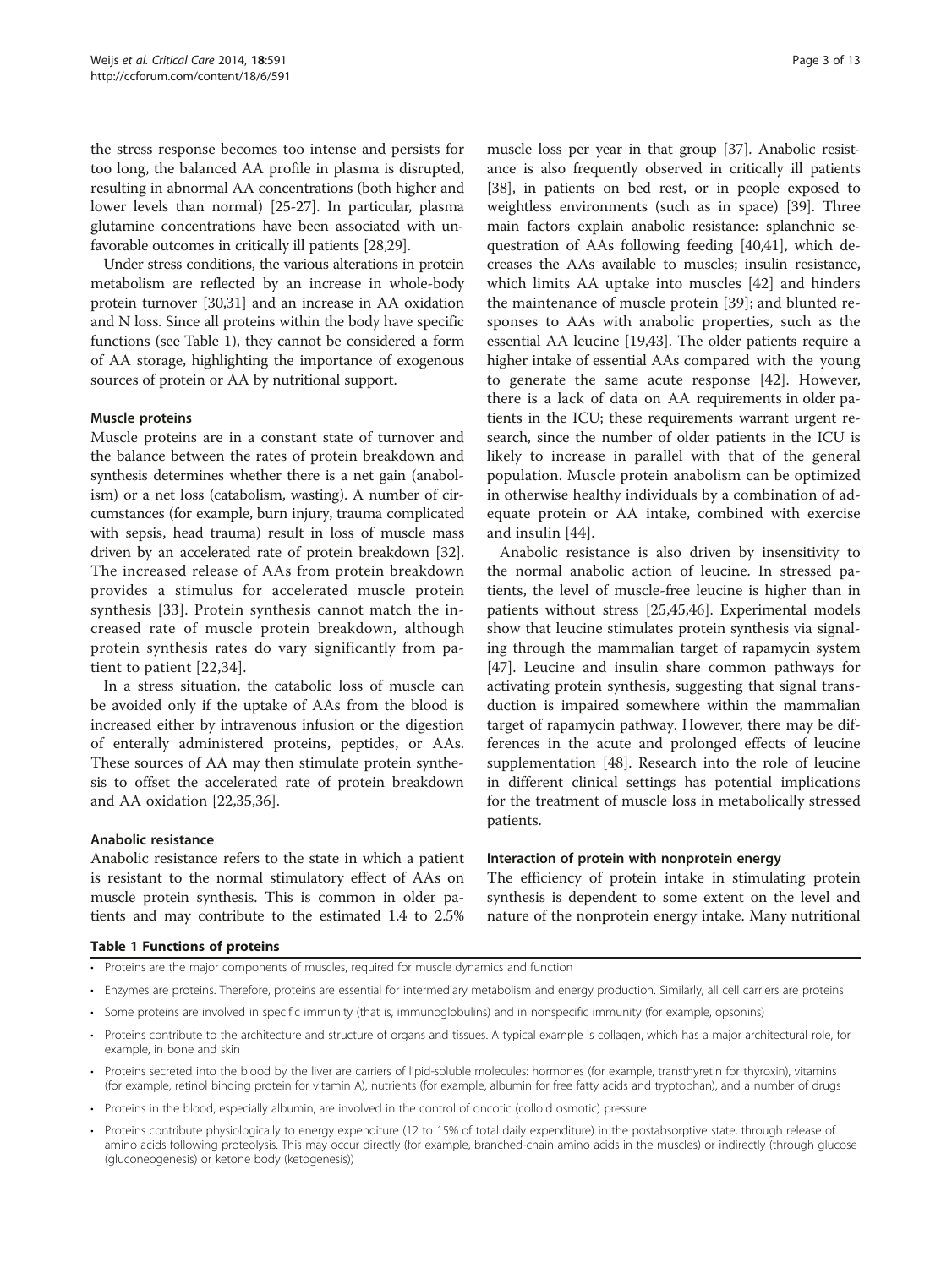guidelines for macronutrient intake during nutritional support are derived from requirements for healthy individuals. It has been known for almost 100 years that the amount of protein intake required to maintain N balance in healthy individuals is a function of the amount of concomitant energy intake [\[49](#page-10-0)]. Meeting energy requirements is a major goal of appropriate nutrition support. However, delivering excessive energy to severely stressed patients usually fails to enhance the retention of body protein [[50](#page-10-0)] and often causes adverse effects, such as severe fatty infiltration of the liver [[51\]](#page-10-0). In a catabolic state, loss of lean body mass (LBM) often cannot be entirely prevented by nutrition support.

The realistic aim of nutrition support is to blunt the loss of LBM, and the goal should be to supply the amount and nature of protein or AA intake that can maximally stimulate protein synthesis [\[52](#page-10-0)]. Even in the insulin-resistant state, AAs can stimulate, to some extent, muscle protein synthesis [[53](#page-10-0)]. The provision of adequate, but not excessive, nonprotein energy may provide some benefit to stressed patients. The potential for detrimental effects is considerable, however, and care should be taken to avoid supplying nonprotein energy in excess of energy expenditure.

# Amino acid transport

The first step in AA processing is cellular uptake, and many different AA transporters occur in different cell types [\[54](#page-10-0)]. There are also transporters that cycle certain AAs between the cytosol and mitochondria. For example, the ureagenesis pathway transports ornithine from the cytosol to mitcohondria and citrulline from mitochondria to the cytosol [\[55\]](#page-10-0). One transporter may take up several AAs, and a single AA may have more than one transporter. Consequently, some AAs compete with each other for cellular uptake and the provision of an imbalanced AA solution may lead to an inappropriate cellular response. The pharmacokinetic properties of any new AA formula should therefore be tested, as well as the quantity and quality of the AA formulation.

# Potential adverse effects of amino acid provision

Most AAs are precursors of neuromediators or of false neuromediators (that is, AAs or metabolites able to bind to neuroreceptors, eliciting or blocking the messages of the true mediators). Administration of large nonphysiologic amounts of AA may lead to seizures and brain damage [\[56](#page-10-0)]. Defining an upper limit of safe intake for each AA is therefore of utmost importance [[57](#page-10-0)]. This has been achieved for leucine, which has an upper limit of safe intake of 0.53 g/kg body weight/day in healthy subjects [[58](#page-10-0)]. Of note, this level of leucine intake is well above the normal requirement. There is currently no recommendation concerning the safety of leucine administration in patients, due to the lack of dose-ranging studies. Tolerability varies from one AA to another [[59](#page-10-0)]. Some AAs appear extremely safe even when given in the 15 to 30 g/day range (for example, glutamine, citrulline) [[24](#page-9-0)], at least in the short term [\[60\]](#page-10-0), whereas tolerance to other AAs (for example, methionine) seems limited [[61](#page-10-0)]. At present, the safety of arginine in ICU patients is a topic of some debate [[62,63\]](#page-10-0).

# Methods for assessment of protein status Nitrogen balance

The N balance is commonly used as the basis for estimating protein requirements in healthy individuals [[64,65\]](#page-10-0) and in patients [[66-68\]](#page-10-0). The N balance becomes negative when intake falls short of the minimum protein requirement, leading to loss of LBM. In an otherwise healthy person, however, a chronic low-protein diet may lead to adaptation to a stable overall N balance [[69\]](#page-10-0).

Estimation of both N intake and N loss presents challenges that must be considered carefully [[70\]](#page-10-0). While N intake can be accurately measured in patients supported with total enteral nutrition or PN, the assessment of oral dietary protein intake is extremely difficult in clinical practice. Measuring N loss is also problematic, because it is not easy to collect complete 24-hour urine samples, especially in patients with large fecal or urinary output (for example, those with burns or a bone marrow transplant) [\[71](#page-10-0)]. In the critically ill patient, total body N loss from urinary urea content underestimates N loss as these patients have an increase in ammonia loss not accounted for in N calculations from urinary urea [[72,73](#page-10-0)]. Therefore, in ICU patients, total urinary N loss should be measured directly rather than estimated from urinary urea. However, even direct measurements of urinary loss do not reflect the total loss, as they do not include N loss from diarrhea, fistulas, or draining wounds [[71](#page-10-0)].

A positive N balance is not synonymous with improved protein balance, as the N balance after administration of a load of a single AA may simply reflect cellular accumulation of the free AA [[74\]](#page-10-0). In addition, for critically ill patients, intravenous administration of protein-containing blood products confounds N-balance assessments. Nevertheless, measurement of urinary N loss and calculation of N balance remains the most commonly used biomarker to assess protein accretion or loss in ICU patients. Additional information on plasma and urinary levels of conventional markers of protein status is provided in Table [2.](#page-4-0)

# Assessment of qualitative and quantitative amino acid requirements

AA requirements may be assessed by simple pharmacokinetic studies. The balance between the requirement for and intake of an AA can be assessed by measuring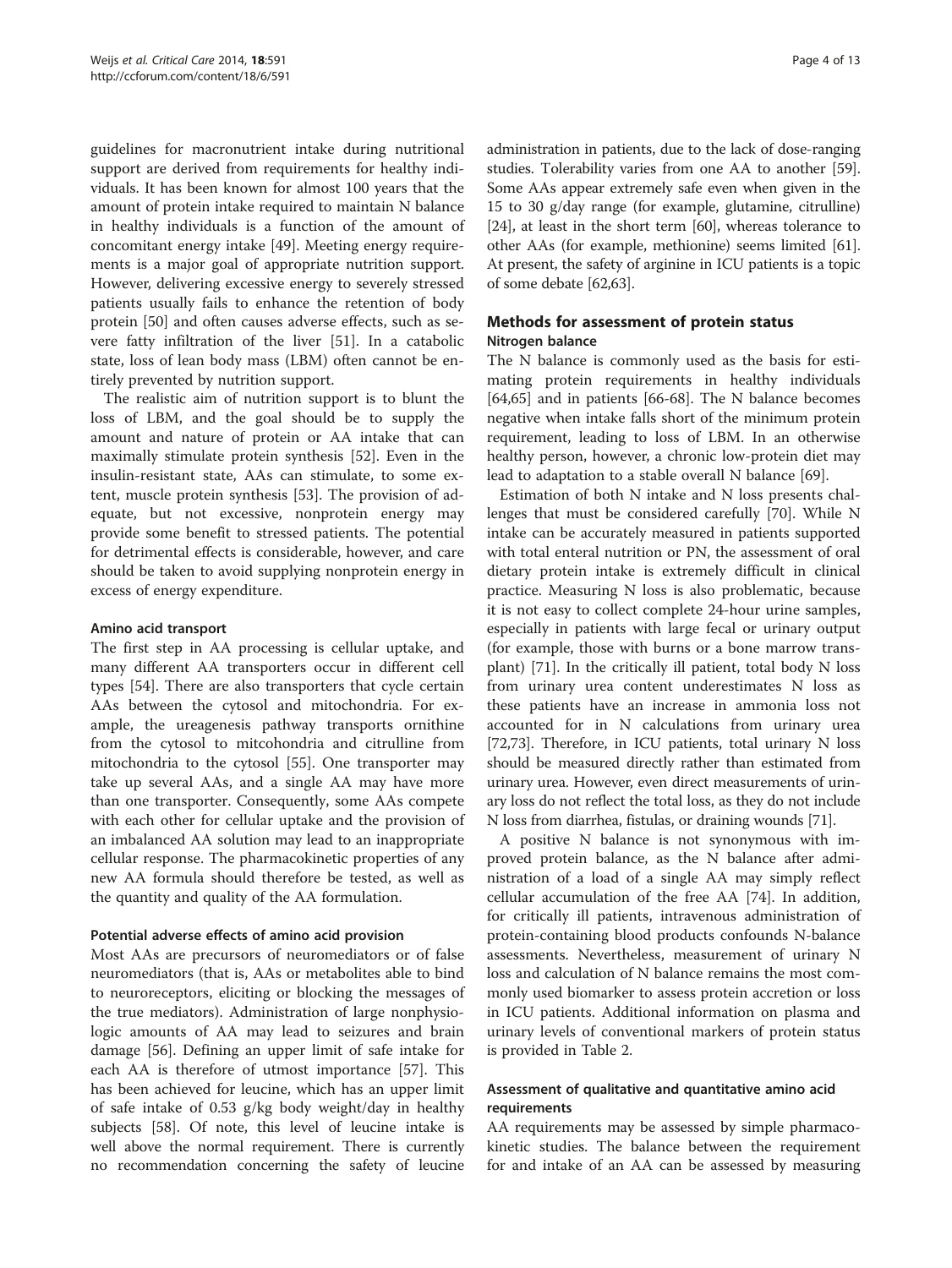| <b>Subject of measurement</b>                                                                                    | Rationale                                                                                                                                                                                                                                                                                                                                                                                                                                                                                                                                                                                                                       | Usage                                                                                                                                                                                                                                                                                                                                                                                                                                                                                                                                                                                                                                   |
|------------------------------------------------------------------------------------------------------------------|---------------------------------------------------------------------------------------------------------------------------------------------------------------------------------------------------------------------------------------------------------------------------------------------------------------------------------------------------------------------------------------------------------------------------------------------------------------------------------------------------------------------------------------------------------------------------------------------------------------------------------|-----------------------------------------------------------------------------------------------------------------------------------------------------------------------------------------------------------------------------------------------------------------------------------------------------------------------------------------------------------------------------------------------------------------------------------------------------------------------------------------------------------------------------------------------------------------------------------------------------------------------------------------|
| Plasma protein levels: albumin,<br>transthyretin (formerly called<br>prealbumin), and retinol binding<br>protein | These proteins are selectively synthesized by the liver.<br>Therefore, it is generally believed that their rate of<br>synthesis parallels the supply of amino acids. In the<br>case of inflammation, plasma levels of these proteins<br>do not indicate nutritional status                                                                                                                                                                                                                                                                                                                                                      | Transthyretin measurements can be used to assess<br>the efficacy of nutrition support [75], while albumin<br>measurements can be used to assess the risk of<br>complications associated with malnutrition. When<br>used for this purpose, albumin may be used alone<br>[76] or, ideally, as an index to be considered in<br>combination with variations in body weight over time<br>(nutritional risk index [77] in adults, geriatric nutritional<br>risk index [78] in geriatric patients)                                                                                                                                             |
| Urinary 3-methylhistidine (3MH)                                                                                  | 3MH is derived from histidine with a post-<br>transcriptional methylation at position 3. This amino<br>acid is present mainly in myofibrillar proteins and, to a<br>smaller extent, in intestinal smooth muscles. Following<br>proteolysis, released 3MH is not reincorporated into<br>proteins since there is no codon for this amino acid.<br>Instead, 3MH is further eliminated into urine                                                                                                                                                                                                                                   | There is a correlation between the 24-hour excretion<br>of 3MH and myofibrillar proteolysis. Since the former<br>will be dependent upon muscle mass, 3MH excretion<br>must be expressed as a ratio to urinary creatinine.<br>It has been clearly demonstrated that muscle myofibrillar<br>proteins account for the entire increase in 3MH excretion<br>during hypercatabolic states [79]. In chronic malnutrition,<br>urinary 3MH is low due to restriction adaptation, and<br>improvement in the nutritional state leads to an increase<br>of this parameter because elevated protein synthesis<br>leads to an increase in proteolysis |
| Plasma phenylalanine                                                                                             | Phenylalanine is mainly catabolized in the liver, and<br>not in the muscle. The arteriovenous difference in<br>phenylalanine concentration is a marker of muscle<br>proteolysis. Unfortunately, arterial puncture is an<br>invasive procedure, and is associated with technical<br>problems that complicate the use of this marker. In<br>addition, interpretation of the data requires that blood<br>flow is measured simultaneously. Alternatively, plasma<br>phenylalanine can be measured as a marker of<br>protein turnover. Some authors have suggested<br>measuring the phenylalanine:tyrosine ratio for this<br>purpose | It has been shown [80] that plasma phenylalanine<br>correlates well with nitrogen balance in burn patients.<br>At present, there are insufficient data available to<br>recommend the use of plasma phenylalanine or of<br>the phenylalanine: tyrosine ratio as a reliable marker of<br>protein turnover                                                                                                                                                                                                                                                                                                                                 |
| Plasma citrulline                                                                                                | The amino acid citrulline is not included in proteins<br>and it is almost absent in food. In the general<br>circulation, most citrulline is formed in enterocytes<br>and is mostly catabolized in the kidneys [81]. Of note,<br>citrulline in the liver is strictly compartmentalized<br>within periportal hepatocytes [61] and the liver<br>neither takes citrulline up nor releases it, except in<br>patients with liver cancer [82]                                                                                                                                                                                          | Following the pioneering work by Crenn and<br>colleagues [83] in patients with short bowel<br>syndrome, plasma citrulline has been validated as a<br>marker of gut functional mass in a number of clinical<br>situations (see [84] for a recent review)                                                                                                                                                                                                                                                                                                                                                                                 |

<span id="page-4-0"></span>Table 2 Plasma and urinary levels of conventional markers of protein status

the plasma concentration of that specific AA in the basal state and at various times during AA administration. Several studies, summarized in 2003 [[85](#page-11-0)], indicate that during continuous parenteral administration of AAs there is a sharp increase in AA levels followed by a plateau that lasts several hours. The level of the plateau appears to be related to the rate of infusion of each AA [\[85](#page-11-0)]. It is therefore possible to construct a onecompartment model with first-order elimination kinetics [[86\]](#page-11-0) to study the relationship between the increase in plasma AA concentration and the rate of infusion for any AA. This model was tested in surgical ICU patients. In ICU patients receiving a more individualized AA solution, based on the dynamic test described above, abnormal changes in AA levels were almost eliminated, while they persisted in the control group. The 5-day N balance was significantly improved with this individualized kinetic approach in the surgical ICU study [\[87](#page-11-0)].

These studies suggest that, in the future, AA solutions for PN should be formulated for specific disease states. However, the concepts demonstrated by this kinetic approach will need to be validated by additional prospective clinical studies.

## Whole-body and muscle protein synthesis

Estimation of N balance is a black-box approach that provides no information about underlying mechanisms, such as variations of protein synthesis and breakdown at the whole-body or tissue level. An alternative approach is to quantify protein needs and determine appropriate protein provision by measuring protein synthesis in the whole body and/or muscle.

AA tracers are commonly used in clinical research. They are created by incorporating stable isotopes of carbon, hydrogen, or N into an AA to produce a uniquely identifiable molecule. Labeled AAs can be administered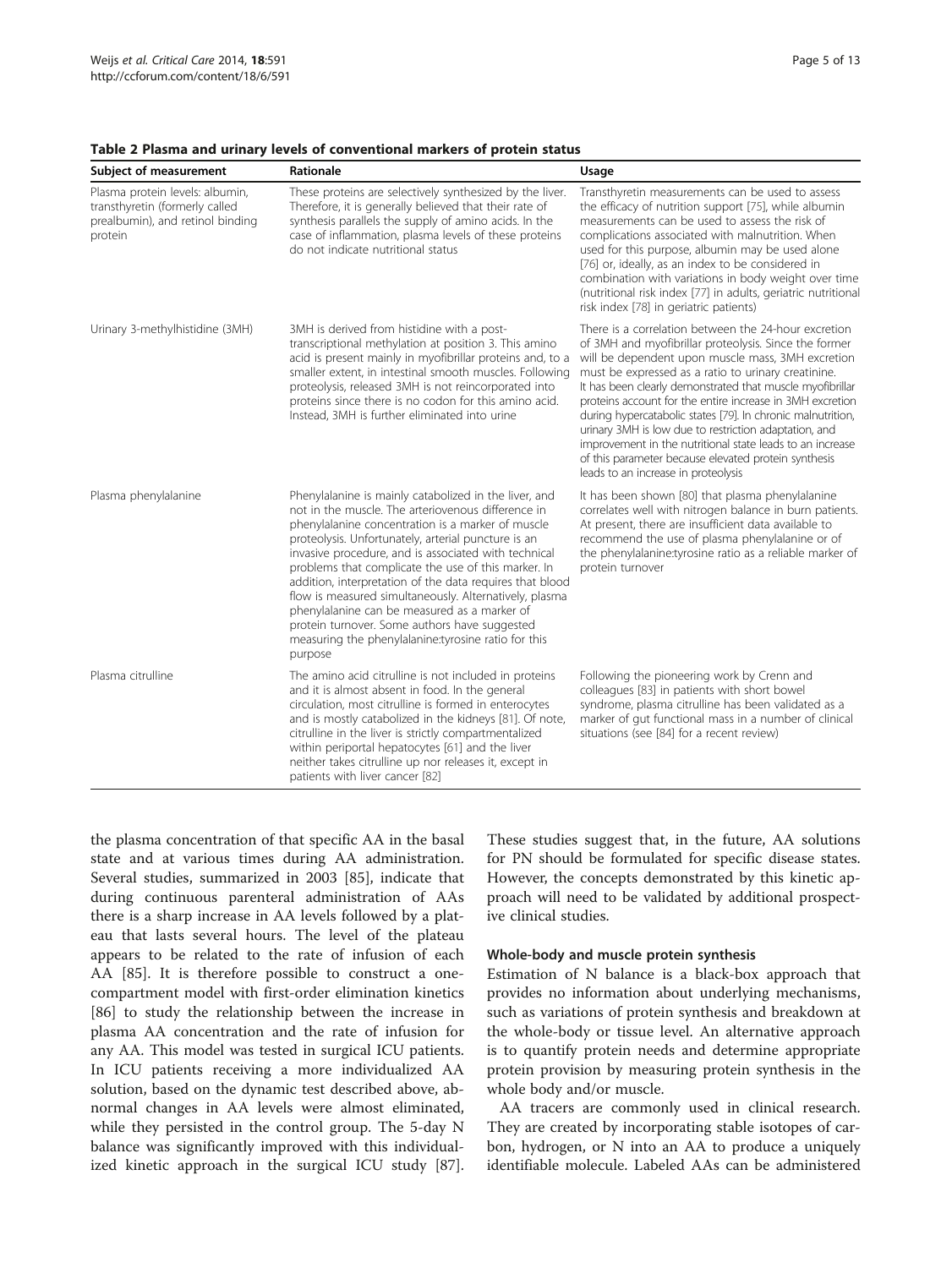in small amounts by infusion or ingestion to trace the metabolism of the more abundant form of the AA in the body. Mass spectrometry analysis of the AA tracer in blood or protein enables the calculation of whole-body protein synthesis and whole-body protein breakdown. All proteins in the body, including muscle, will incorporate the labeled AA at rates that reflect the fractional synthetic rate of the protein [[88](#page-11-0)].

The muscle fractional synthetic rate reflects only the synthetic rate of muscle protein. The net gain or loss of protein is determined by the balance between its rate of synthesis and its rate of breakdown. However, the muscle fractional protein breakdown rate is not commonly assessed because it requires a more complicated experimental protocol, additional blood sampling, and complex calculations, especially during feeding [[89\]](#page-11-0). One approach to calculating muscle protein synthesis and breakdown is to measure the balance of specific AAs across the leg or arm [\[90\]](#page-11-0). This requires arterial and venous catheterization and measurement of tissue blood flow. When combined with muscle tissue biopsy data, the rates of muscle protein synthesis, breakdown, and net balance can be calculated. In addition, the rate of AA uptake and release into blood can be measured [\[90](#page-11-0)]. Differences in limb blood flow may alter the measured arteriovenous balance, however, limiting the applicability of this technique.

In a research setting, whole-body protein synthesis and breakdown can also be measured in response to protein feeding or PN. One commonly used approach is the addition of phenylalanine/leucine to a meal, together with an infusion of labeled tyrosine and phenylalanine, followed by blood sampling [[88\]](#page-11-0). An advantage of this approach is that muscle biopsies are not required, and frequent blood sampling enables calculations of both synthesis and breakdown during protein or AA absorption. While tracer methods have been used to study the acute response of whole-body or protein synthesis in metabolically stressed patients, a systematic investigation of protein synthesis and breakdown has not yet been performed. An appropriately designed isotopic study providing direct evidence for the protein needs of critically ill patients would be of great value.

# Muscle mass and lean body mass

Measurement of LBM (that is, fat-free mass, including extracellular fluid) over time should provide important insights into an individual patient's requirement for protein intake. However, attempts to measure LBM easily and accurately at the bedside in the ICU have to date been unsuccessful. It is important to determine which body-compartment measurement best reflects the daily amount of protein needed to maintain equilibrium. Total body mass is not useful because the varying amounts of

fat mass are not relevant to protein metabolism. Also, standard body weight or ideal body weight measurements are not appropriate as they lead to imprecise estimates in obese patients [[91](#page-11-0)]. The most appropriate compartments for determining protein requirements are LBM and body cell mass (that is, the sum of all living cells excluding extracellular fluid and bone mass). Both of these compartments can be measured in clinical practice using bioelectrical impedance analysis [\[92,93](#page-11-0)]. However, the overall precision of bioelectrical impedance analysis may be reduced by variations in hydration status. Dual-energy X-ray absorptiometry [[94](#page-11-0)] can be used to assess LBM, although dual-energy X-ray absorptiometry scanners are not available in every hospital and are not routinely used for critically ill patients.

Computed tomography (CT) may also be used to assess LBM [\[95](#page-11-0)]. Specialized CT software has been used at the third lumbar spine to determine the area of skeletal muscle, as well as subcutaneous, intramuscular, and visceral adipose tissue. A lower LBM, as determined by CT imaging at the third lumbar spine, is an adverse prognostic factor in patients with pancreatic cancer and sarcopenic obesity [[96\]](#page-11-0). Recently, Moisey and colleagues have demonstrated the prognostic value of LBM for predicting mortality in critically ill, older, sarcopenic, injured patients [\[97\]](#page-11-0). Weijs and colleagues confirmed these findings in a population with a much broader age range and mixed diagnoses [[98\]](#page-11-0).

Since CT scanning technology exists in most hospitals and many hospital patients undergo an abdominal CT scan, analysis of skeletal muscle in a single CT slice could be carried out routinely. However, routine use of CT scanning for patients in the ICU remains a difficult logistical problem. Bedside ultrasound imaging could also be used to measure muscle thickness, avoiding the potential issues associated with radiation doses from CT scans. However, additional research is needed to develop a reliable and sensitive technique for assessing LBM [[99](#page-11-0)] and these methods require validation in this setting [\[68](#page-10-0)]. The report of muscle wasting in ICU patients by Puthucheary and colleagues highlights the importance of monitoring [[34](#page-9-0)]. Recent studies have provided preliminary data showing a statistical relationship between muscle wasting and protein intake [[100,101\]](#page-11-0). However, muscle mass varies too slowly to be used as a day-to-day tool for fine-tuning protein intake.

# Protein nutrition support and outcome in critically ill patients

# Muscle wasting and functional impairment

As outlined above, body protein from functional tissues is catabolized during critical illness and may culminate in a clinically significant loss of muscle mass [\[34\]](#page-9-0). The extent of muscle mass loss may impact the ultimate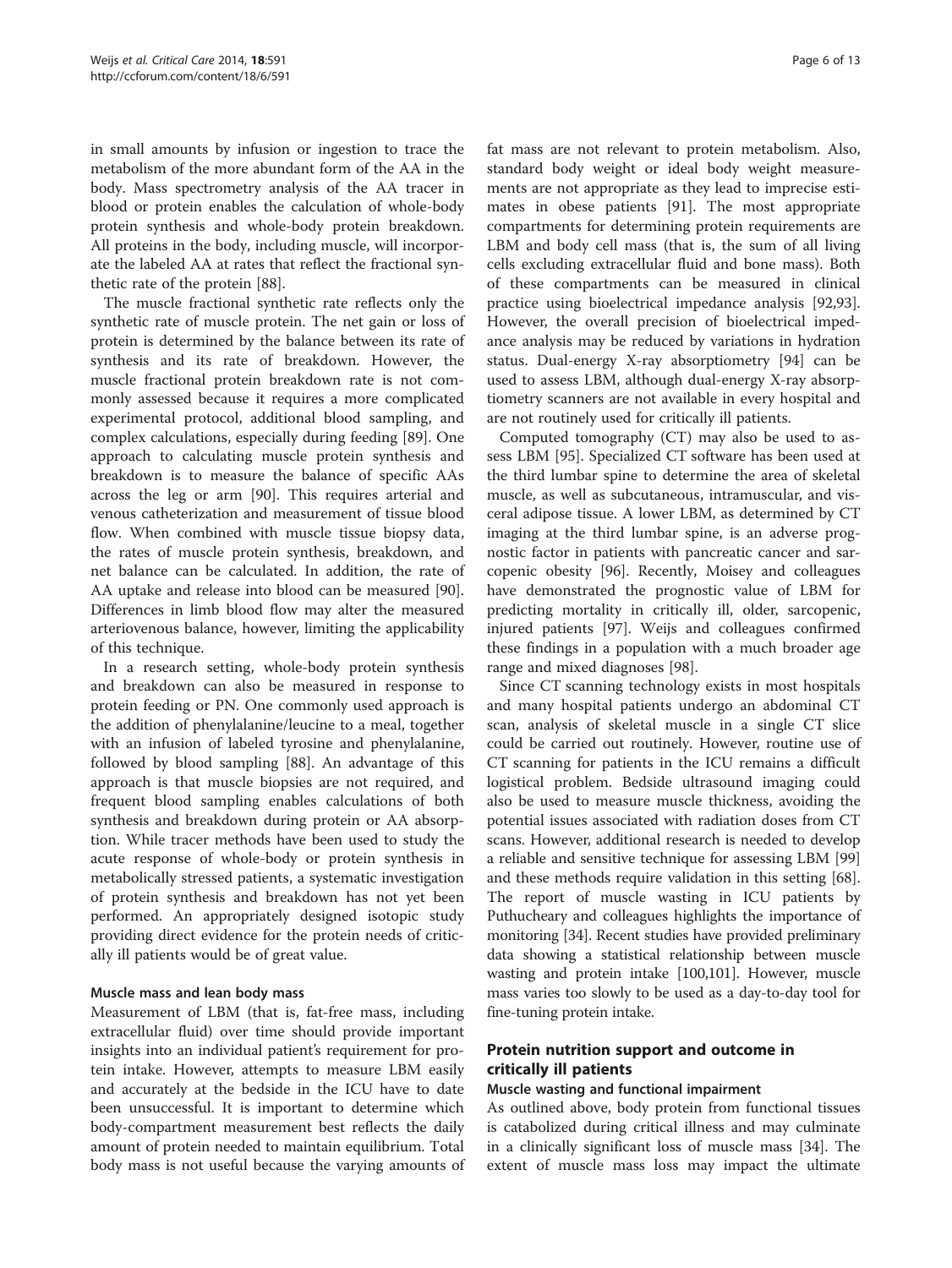prognosis of an individual. Significantly reduced muscle mass often leads to impaired functioning, which hinders activities such as weaning from the ventilator and muscle function recovery. These adverse outcomes can result in increased nosocomial infection, such as pneumonia, bacteremia, and wound infection, leading to a renewed state of increased catabolism. This vicious cycle is associated with poor patient outcomes. Functional disability may be long term and may never fully return to normal levels [[102,103\]](#page-11-0). The increased efflux of AAs from catabolic muscle also places a metabolic burden on the liver. Therefore, in highly catabolic states of muscle protein breakdown, it is clinically important that the liver clearance of AAs for protein synthesis and other metabolic functions remains intact [\[104](#page-11-0),[105](#page-11-0)].

Pharmacological therapy has the potential to work in concert with dietary protein to ameliorate the rate of muscle loss in critically ill patients. Among others, insulin [[106\]](#page-11-0), propranolol [\[107\]](#page-11-0), and testosterone [[108](#page-11-0)] have all been used successfully in seriously burned patients in conjunction with adequate nutritional support to lessen the extent of muscle protein loss. Pharmacological doses of growth hormone actually stimulate muscle protein synthesis in the critically ill [[109](#page-11-0)]. However, critically ill patients treated with human growth hormone had a higher mortality than untreated patients [\[110](#page-11-0)]. In other words, blocking muscle protein breakdown is not recommended if adequate nutritional support is not provided. When feasible, the combination of adequate protein intake with early exercise should be further investigated as a means by which to improve both short-term and longterm outcomes.

# Level of protein nutrition support in critically ill patients

Current recommendations advise a protein intake level in critically ill patients of more than 1.2 g/kg/day [[111-113\]](#page-11-0). Guidelines are based on results from studies employing N balance and body composition techniques in which protein intake exceeding 1.5 g/kg/day did not provide any advantage [[15,](#page-9-0)[111-114\]](#page-11-0). However, based on N balance data, authors of a systematic and critical review suggested that a level of 2.0 to 2.5 g/kg/day may be safe in many critically ill patients [\[68](#page-10-0)]. An observational study of patients with head trauma demonstrated that a higher N intake provided a better short-term N balance, which at best supports the conclusion of safety [\[115](#page-11-0)]. Further, a recent study evaluating whole-body protein turnover in adolescent patients given PN reported a protein balance advantage with a protein intake as high as 3.0 g/kg/day [\[116](#page-11-0)]. Whether this level of intake is appropriate for adults, however, is unknown. To date there have been no outcome studies providing this level of protein intake to critically ill patients. Even though recommended protein intakes for critically ill patients vary

widely, there is a consistent recommendation that protein intake should exceed the levels of 0.8 g/kg/day required by normal, healthy individuals. At present, however, most critically ill adults receive less than one-half of the recommended protein intake (about 0.6 g/kg/day) [\[14\]](#page-9-0).

# Current evidence for protein nutrition support and outcome

There appears to be a lower than recommended protein provision within the first week of patient admission [[14,](#page-9-0)[68\]](#page-10-0). The clinical outcomes of several studies reporting protein intake in critically ill patients are summarized in Table [3.](#page-7-0) Three large prospective trials [\[117](#page-11-0)-[119](#page-11-0)] investigating the use of evidence-based feeding guidelines in critically ill patients showed no significant difference in mortality, while nonrandomized studies indicate a potential relationship between protein levels in nutrition support and mortality [\[14](#page-9-0)[,120](#page-12-0)-[122](#page-12-0)]. These studies suggest that protein supply is of major importance to outcome in critically ill patients.

Randomized trials focusing only on energy provision have not shown an impact on mortality [\[123-125,127,129](#page-12-0)]. Measured energy expenditure may be needed during targeted feeding in the early phase of critical illness to avoid overfeeding, and providing energy at 80 to 90% of energy expenditure may be sufficient [\[130\]](#page-12-0). All of the large randomized trials of early PN in critically ill patients have used energy targets based on crude estimations of energy requirements. Hypothetically, a high energy intake may inhibit autophagia, which may be a disadvantage for the critically ill patient, as this enables the accumulation of cellular damage [\[131](#page-12-0)]. Whether this inhibition is restricted to patients given PN or whether there is any clinical impact from this observation remains an open question.

No randomized trials to date have adequately studied protein provision in critically ill patients. New studies using whole-body protein kinetics are needed to enable reassessment of the current recommendations [\[111-113](#page-11-0)]. Protein intake should be tailored to suit the patient, but presently there is no recognized marker available to guide individualized requirements.

In general, if enteral nutrition is possible, early provision is advantageous to the patient [\[132\]](#page-12-0) as demonstrated in patients following trauma [\[133\]](#page-12-0). In patients with sepsis, the evidence is less robust. However, this evidence assumes enteral nutrition can be delivered to meet both protein and energy goals. Randomized trials have shown that the use of early PN did not improve mortality [\[123,129](#page-12-0)]. However, these studies used low protein intake levels compared with current guidelines.

Older studies using the endpoint of N balance or body composition provide less relevant information during the initial phase of critical illness due to the hemodynamic instability of the patient [[15](#page-9-0)[,114\]](#page-11-0). Further research into the relationship between whole-body (and organ) protein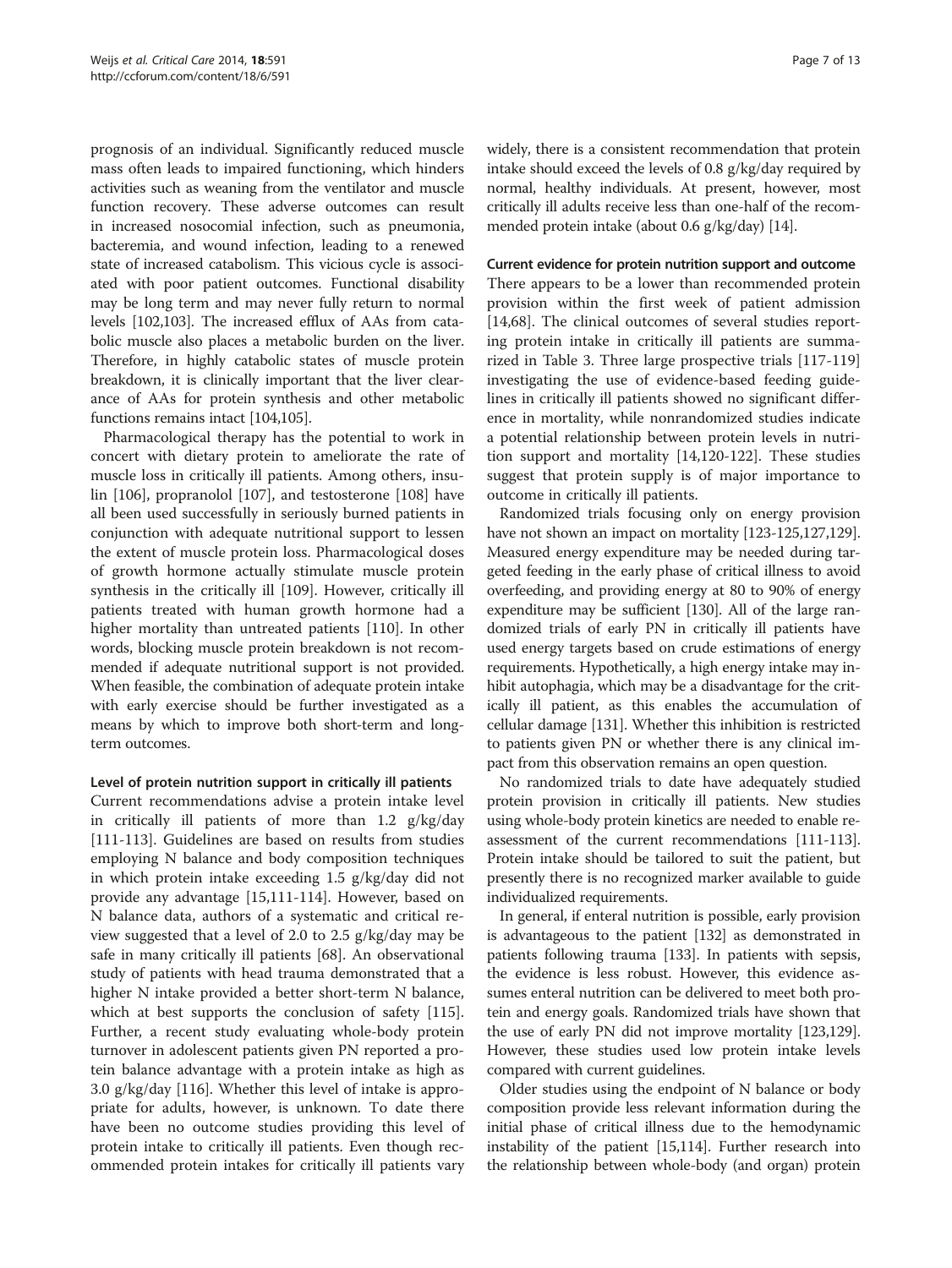<span id="page-7-0"></span>

|  | Table 3 Studies reporting protein intake in critically ill patients |  |  |  |  |
|--|---------------------------------------------------------------------|--|--|--|--|
|--|---------------------------------------------------------------------|--|--|--|--|

| Citation                                        | <b>Patient population</b>                                                                                                                                                                                   | Study design                                 | Clinical outcome: recovery, survival and length of<br>stay                                                                                                                                                                                                                                                                                                                                                                                                                                                                                               |
|-------------------------------------------------|-------------------------------------------------------------------------------------------------------------------------------------------------------------------------------------------------------------|----------------------------------------------|----------------------------------------------------------------------------------------------------------------------------------------------------------------------------------------------------------------------------------------------------------------------------------------------------------------------------------------------------------------------------------------------------------------------------------------------------------------------------------------------------------------------------------------------------------|
| Larsson and<br>colleagues [114]                 | Severely injured patients (burn or fracture of<br>more than two long bones). Randomized<br>during the first week of trauma ( $n = 39$ ) to<br>five different amounts of N from 0 to<br>0.3 g/kg/day         | Prospective<br>randomized study              | Daily and cumulative N balance increased in the<br>groups with a N intake of up to 0.2 g/kg/day versus<br>the no N group ( $P < 0.001$ )                                                                                                                                                                                                                                                                                                                                                                                                                 |
| Ishibashi and<br>colleagues [15]                | Immediate post-trauma patients ( $n = 18$ ) or<br>severely septic patients ( $n = 5$ ) were divided<br>into three groups (A, B, and C) receiving 1.1,<br>1.5, and 1.9 g/kg FFMc/day protein<br>respectively | Retrospective<br>study                       | Average loss of total body protein was 1.2 kg. Loss of<br>body protein was greater in group A compared with<br>groups B ( $P = 0.013$ ) and C ( $P = 0.023$ ). Protein loss in<br>group B (1.5 g/kg FFMc/day), was half that of group<br>A (1.1 g/kg FFMc/day). Protein loss in groups B and C<br>was not different. An intake of 1.5 g/kg FFMc/day was<br>equivalent to 1.0 g/day/kg body weight measured at<br>the start of the study. Authors recommend the clinician<br>obtains information on pre-illness bodyweight and<br>prescribes 1.2 g/day/kg |
| Barr and<br>colleagues [118]                    | 200 ICU patients (npo >48 hours after their<br>admission): 100 before implementation<br>of a nutritional management protocol,<br>100 afterwards                                                             | Prospective<br>evaluation                    | Risk of death was 56% lower in patients who received<br>EN (HR: 0.44, 95% CI: 0.24, 0.80, $P = 0.007$ )                                                                                                                                                                                                                                                                                                                                                                                                                                                  |
| Martin and<br>colleagues [119]                  | 499 ICU patients with an expected ICU stay<br>of at least 48 hours. Introduction of<br>evidence-based recommendations                                                                                       | Cluster-<br>randomized<br>controlled trial   | Implementation of evidence-based recommendations<br>led to more days of EN ( $P = 0.042$ ), shorter mean<br>hospital stay ( $P = 0.003$ ) and a trend towards reduced<br>mortality ( $\dot{P}$ =0.058). The mean ICU stay did not differ<br>significantly                                                                                                                                                                                                                                                                                                |
| Doig and<br>colleagues [117]                    | 1,118 patients in the ICU >2 days.<br>Randomization to guideline or control<br>groups. Guideline ICUs used an<br>evidence-based guideline                                                                   | Cluster-<br>randomized<br>controlled trial   | Guideline ICU patients were fed earlier and reached<br>nutritional goals more often compared with control<br>subjects, but did not show significantly different hospital<br>discharge mortality ( $P = 0.75$ ), hospital LOS ( $P = 0.97$ ), or<br>ICU LOS ( $P = 0.42$ )                                                                                                                                                                                                                                                                                |
| Alberda and<br>colleagues [14]                  | 2,772 mechanically ventilated patients.<br>Prescribed and received energy was<br>reported                                                                                                                   | Observational<br>cohort study                | Patients received only 56 to 64% of the nutritional<br>prescription for energy and 50 to 65% for protein.<br>Increased provision of energy and protein appear to<br>be associated with improved clinical outcomes,<br>particularly when BMI <25 or ≥35 kg/m <sup>2</sup> . A 1,000 kcal<br>increase is associated with improved mortality<br>( $P = 0.014$ ) and more ventilation-free days ( $P = 0.003$ )                                                                                                                                              |
| Strack van<br>Schijndel and<br>colleagues [120] | 243 sequential mixed medical-surgical<br>patients. Nutrition according to indirect<br>calorimetry and at least 1.2 g protein/kg/day                                                                         | Prospective<br>observational<br>cohort study | Reaching nutritional goals improves ICU ( $P = 0.027$ )<br>and 28-day mortality ( $P = 0.005$ ) and hospital survival<br>$(P = 0.04)$ in female patients. When only energy goals<br>but not protein goals are met, ICU mortality is not<br>changed. No differences could be observed for male<br>patients                                                                                                                                                                                                                                                |
| Casaer and<br>colleagues [123]                  | 4,640 ICU patients: 2,312 patients received<br>PN within 48 hours after ICU admission,<br>2,328 patients received no PN before day 8                                                                        | Randomized,<br>multicenter trial             | Early provision of PN shows a higher complication<br>rate (26.2% vs 22.8% for ICU infections, $P = 0.008$ ),<br>longer mechanical ventilation time (9.7% longer,<br>$P = 0.006$ ) and renal replacement therapy (3 days'<br>longer, $P = 0.008$ ), and a longer mean hospital<br>duration (6.4% higher likelihood to discharge later,<br>$P = 0.04$ ), but no significant impact on mortality                                                                                                                                                            |
| Weijs and<br>colleagues [121]                   | 886 mechanically ventilated patients;<br>stratified into three groups: reaching energy<br>and protein target; reaching energy target;<br>and reaching no target                                             | Prospective<br>observational<br>cohort study | Reaching the energy and protein target is associated<br>with a 50% decrease in 28-day mortality. Reaching<br>only the energy target is not associated with an<br>improvement                                                                                                                                                                                                                                                                                                                                                                             |
| Arabi and<br>colleagues [124]                   | 240 ICU patients randomly assigned to<br>permissive underfeeding or target feeding                                                                                                                          | Randomized.<br>controlled trial              | Permissive underfeeding may be associated with<br>lower mortality rates. Hospital mortality was lower in<br>the permissive feeding group (30.0% vs 42.5%;<br>relative risk: 0.71; 95% CI: 0.50, 0.99; P = 0.04).<br>However, 28-day all-cause mortality was not significantly<br>different between groups (18.3% vs 23.3%; relative risk:<br>0.79; 95% CI: 0.48, 1.29; $P = 0.34$ )                                                                                                                                                                      |
| Rice and<br>colleagues [125]                    | 200 mechanically ventilated patients with<br>acute respiratory failure, expected to require                                                                                                                 | Randomized,<br>open-label study              | Mortality to hospital discharge was 22.4% for trophic<br>vs 19.6% for full energy ( $P = 0.62$ ). The trophic group                                                                                                                                                                                                                                                                                                                                                                                                                                      |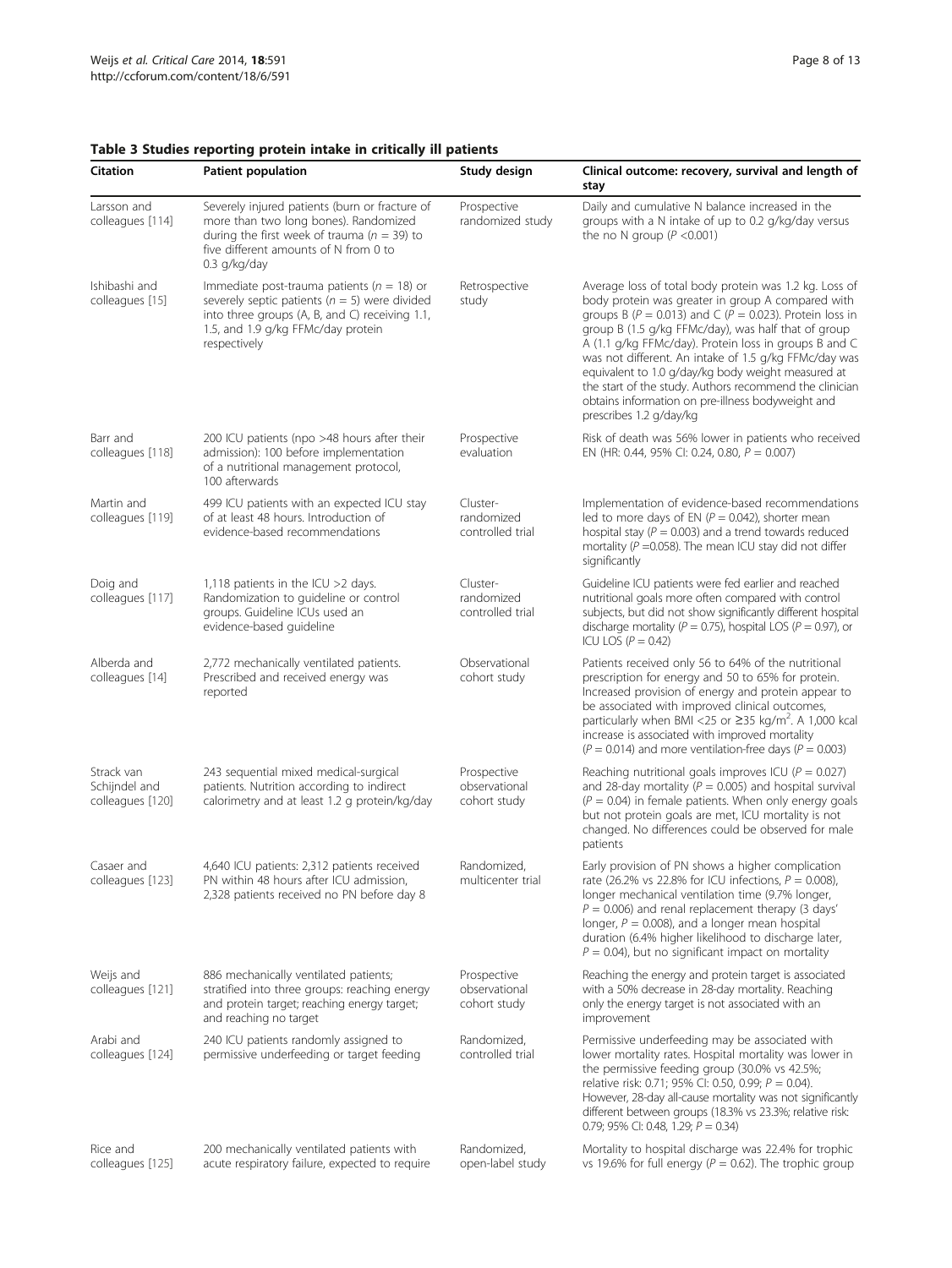## Table 3 Studies reporting protein intake in critically ill patients (Continued)

|                                     | mechanical ventilation for at least 72 hours<br>randomized to receive initial trophic (10 ml/<br>hour) or full-energy EN for the initial 6 days                                                                                                                                               |                                                 | showed a trend for less diarrhea in the first 6 days<br>(19% vs 24% of feeding days; $P = 0.08$ ) and significantly<br>fewer episodes of elevated gastric residual volumes<br>(2% vs 8% of feeding days; $P < 0.001$ )                                                                                                                          |
|-------------------------------------|-----------------------------------------------------------------------------------------------------------------------------------------------------------------------------------------------------------------------------------------------------------------------------------------------|-------------------------------------------------|-------------------------------------------------------------------------------------------------------------------------------------------------------------------------------------------------------------------------------------------------------------------------------------------------------------------------------------------------|
| Singer and<br>colleagues [126]      | 130 patients expected to stay in<br>ICU >3 days. Randomization to EN with<br>a target determined by indirect calorimetry<br>(study group) or with 25 kcal/kg/day<br>(control group)                                                                                                           | Prospective,<br>randomized,<br>controlled trial | Patients in the study group had a higher mean<br>energy ( $P = 0.01$ ) and protein intake ( $P = 0.01$ ) than the<br>control group. They also showed a trend towards<br>reduced mortality (32.3% vs 47.7%, $P = 0.058$ ), but the<br>number of infectious complications were higher<br>(37 in the study vs 20 in the control group $P = 0.05$ ) |
| Allingstrup and<br>colleagues [122] | 113 ICU patients. Analyzed according to<br>provided amount of protein and AA                                                                                                                                                                                                                  | Prospective,<br>observational,<br>cohort study  | In the low protein and AA provision group, the<br>Kaplan-Meier survival probability was 49% on day 10,<br>compared with 79% and 88% in the medium and<br>high protein and AA groups on day 10, respectively                                                                                                                                     |
| Rice and<br>colleagues [127]        | 1,000 patients with acute lung injury<br>requiring mechanical ventilation.<br>Randomization to trophic or full enteral<br>feeding for the first 6 days                                                                                                                                        | Randomized.<br>open-label,<br>multicenter trial | Initial trophic feeding did not improve 60-day mortality<br>(23.2% vs 22.2%, $P = 0.77$ ) or infectious complications<br>( $P = 0.72$ , $P = 0.77$ , and $P = 0.24$ for ventilator-associated<br>pneumonia, Clostridium difficile colitis and bacteremia,<br>respectively) compared with full enteral feeding                                   |
| Heidegger and<br>colleagues [128]   | ICU patients who had received less than 60% of<br>their energy target from EN, were expected<br>to stay $>5$ days, and to survive $>7$ days.<br>Randomization to SPN ( $n = 153$ ) or EN<br>$(n = 152)$ . Protein administration was set to<br>1.2 g/kg ideal bodyweight/day during the study | Randomized<br>controlled trial                  | Mean energy delivery between days 4 and 8 was<br>higher for the SPN group (103% vs 77% of energy<br>target). Nosocomial infections, between days 9 and 28,<br>were more frequent in the EN group patients (38% vs<br>27%, P = 0.0248). Overall nosocomial infections were not<br>different                                                      |

AA, amino acids; BMI, body mass index; CI, confidence interval; EN, enteral nutrition; FFMc, corrected free fat mass; HR, hazard ratio; LOS, length of stay; N, nitrogen; npo, nil by mouth; PN, parenteral nutrition; SPN, supplementary parenteral nutrition.

turnover and the level of organ failure and energy expenditure is needed to characterize the status of protein metabolism in the early phase of critical illness before any recommendations can be given [[31](#page-9-0)[,116,](#page-11-0)[134](#page-12-0)].

# Route of administration

For healthy individuals, the digestion of food demands energy. However, in terms of N balance there is no difference between enteral and parenteral routes of administration. For the critically ill patient the situation is less clear, as it is difficult to characterize digestion and absorption because patients are rarely in a steady state long enough for N-balance studies to be completed. It should be recognized that AAs provided by PN are free, hydrated molecules, and thus the actual amount of protein substrate provided by parenteral AA mixtures is usually overestimated, the amount provided being approximately 20% less than that provided in food protein [[68](#page-10-0)]. For enteral protein, the level of absorption is a complicating factor because it may be low and/or variable [[71](#page-10-0)].

There is no option to store AAs in the body, so the only way to handle excess protein intake is by AA oxidation. Whether or not the oxidation of AA differs in relation to the route of administration is dependent upon nutritional status, the amount of energy, protein, and AA given, and the level of metabolic stress imposed on the subject. Additional studies are needed in critically ill patients to assess gastrointestinal uptake of AAs and to measure whole-body (and organ) protein turnover and AA oxidation for different levels of intake [\[31,](#page-9-0)[116,](#page-11-0)[134\]](#page-12-0).

# Conclusions

Nutrition support in the critically ill has to date focused on adequate provision of energy to the patient. Protein and AA provision has been dealt with as a subcomponent of energy supply. However, proteins and AAs are fundamental to recovery and survival, not only to preserve active tissue (protein) mass but also to maintain a variety of other essential functions. The scientific recognition of the importance of protein is growing [\[68\]](#page-10-0), and although optimal protein dosing studies are not available, expert opinion supports administering in excess of 1.2 g/kg/day [[121,122](#page-12-0),[130](#page-12-0)]. The use of one fixed protein-to-energy ratio to achieve both energy intake and protein intake targets often results in protein underfeeding or energy overfeeding. A mixed approach with a range of enteral or parenteral formulas may therefore help to balance protein and energy targeted feeding [[121,130,135,136\]](#page-12-0). The identification of a target for protein provision for individual patients is a crucial step in recognizing the key role of protein in nutrition support, especially for obese and older patients (with low muscle mass) who are seen in increasing numbers in the ICU. Further research is urgently needed to assess the specific quantitative and qualitative requirements of these patient subgroups.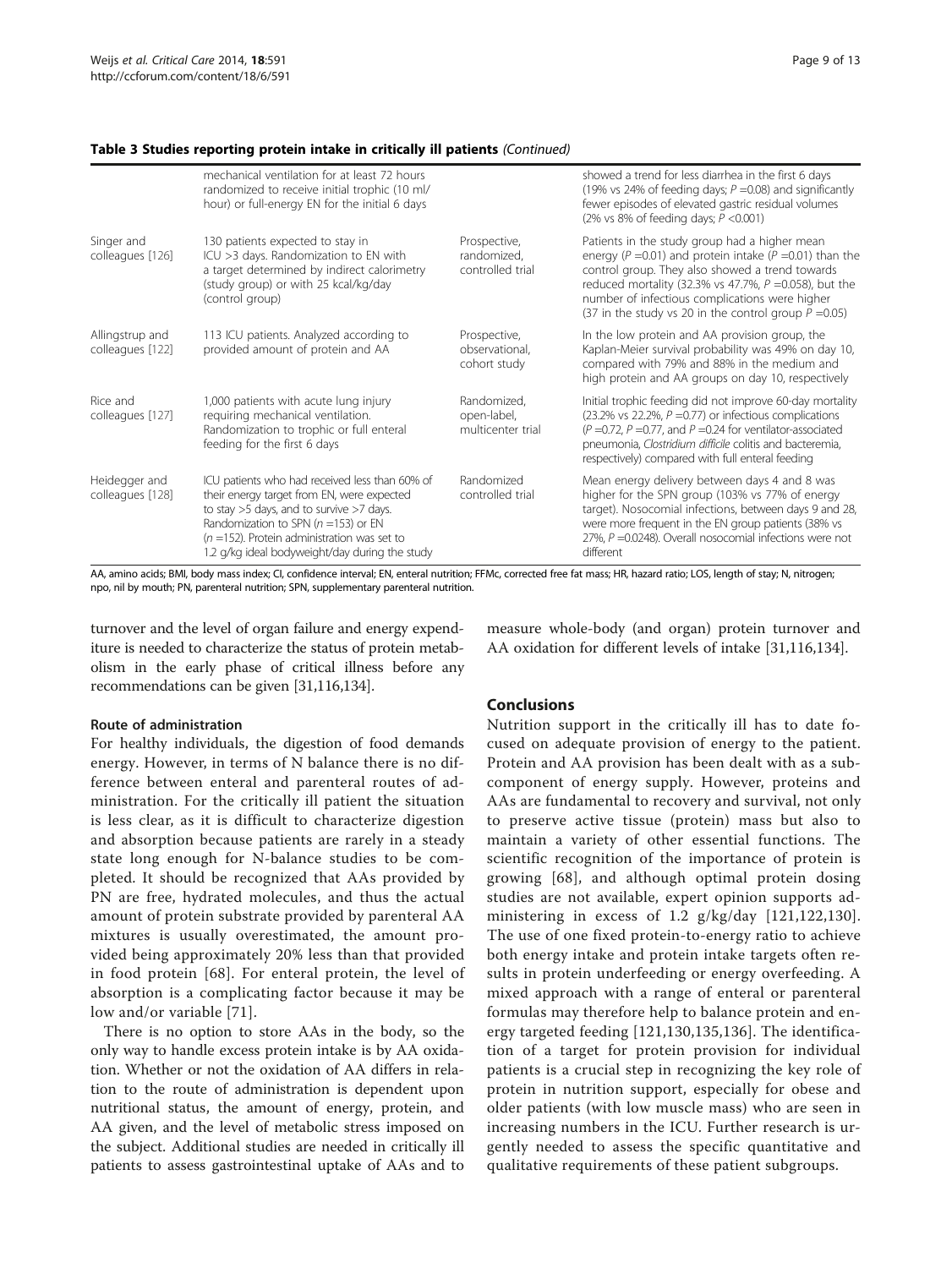#### <span id="page-9-0"></span>Abbreviations

AA: amino acid; CT: computed tomography; LBM: lean body mass; N: nitrogen; PN: parenteral nutrition.

#### Competing interests

The meeting of the Protein Working Group was held in Barcelona, Spain, in 2012. The first outline for this manuscript was discussed at the Protein Working Group meeting, which was supported by Baxter. Authors were not paid for writing this manuscript. PJMW is in receipt of research grants from Baxter and Danone/Nutricia. LC's work was supported by a governmental grant (EA 4466) and a research grant from Nestlé Clinical Nutrition. LC has received honoraria from Baxter and Nestlé Clinical Nutrition. MD and GK are employed by Baxter. JW has received honoraria for advisory board membership from Baxter, Danone, Fresenius, Grifols, and Nestlé Clinical Nutrition. RRW has received research grants and personal fees from Baxter, National Cattleman's Beef Association, and Abbott Nutrition.

#### Authors' contributions

The authors wrote and critically reviewed the manuscript and approved the final version.

#### Acknowledgements

The authors would like to thank Angela Sickmann and Angela Rogers of Gardiner-Caldwell Communications, an Ashfield company (Macclesfield, UK), for support in incorporating authors' comments, reference formatting, and editing and styling the manuscript. Medical writing services from Gardiner-Caldwell Communications were funded by Baxter Healthcare Corporation.

#### Author details

<sup>1</sup>Department of Nutrition and Dietetics, Internal Medicine, VU University Medical Center Amsterdam, De Boelelaan 1117, 1081 HV Amsterdam, the Netherlands. <sup>2</sup>Department of Intensive Care Medicine, VU University Medical Center Amsterdam, De Boelelaan 1117, 1081 HV Amsterdam, the Netherlands. <sup>3</sup>Department of Nutrition and Dietetics, Amsterdam University of Applied Sciences, Wibautstraat 2-4 1091 GM, Amsterdam, the Netherlands. 4 EMGO+ Institute of Health and Care Research, VU University Medical Center Amsterdam, De Boelelaan 1117, 1081 HV Amsterdam, the Netherlands. 5 Clinical Chemistry Department, Cochin and Hôtel-Dieu Hospitals, APHP, 1 place du Parvis Notre-Dame 75004, Paris, France. <sup>6</sup>Nutrition Lab, EA 4466, Department of Experimental, Metabolic and Clinical Biology, Faculty of Pharmacy, Paris Descartes University, 12 rue de l'Ecole de Médicine 75270, Paris, France. <sup>7</sup>Baxter Healthcare, Deerfield, IL 60015-4625, USA. <sup>8</sup>Baxter Healthcare SA Europe, CH-8010 Zürich, Switzerland. <sup>9</sup>Department of Anesthesiology and Intensive Care Medicine, Karolinska University Hospital, Huddinge, Karolinska Institutet, 141 86 Stockholm, Sweden. <sup>10</sup>Center for Translational Research in Aging & Longevity, Department of Health & Kinesiology, Texas A&M University, 4243 Ireland St #336, College Station, TX 77843, USA.

# Published online: 17 November 2014

#### References

- 1. Plank LD: Protein for the critically ill patient what and when? Eur J Clin Nutr 2013, 67:565–568.
- 2. Marik PE, Zaloga GP: Immunonutrition in critically ill patients: a systematic review and analysis of the literature. Intensive Care Med 2008, 34:1980–1990.
- 3. Cynober L, de Bandt JP, Moinard C: Leucine and citrulline: two major regulators of protein turnover. World Rev Nutr Diet 2013, 105:97–105.
- 4. Cynober L, De Bandt JP: Glutamine in the intensive care unit. Curr Opin Clin Nutr Metab Care 2014, 17:98–104.
- 5. Elman R, Weiner DO, Bradley E: Intravenous injections of amino-acids (hydrolyzed casein) in postoperative patients. Ann Surg 1942, 115:1160–1165.
- 6. Shils ME: Guidelines for total parenteral nutrition. JAMA 1972, 220:1721–1729.
- Merrill JP: The Treatment of Renal Failure. New York: Grune & Stratton; 1955.
- Dudrick SJ, Wilmore DW, Vars HM, Rhoads JE: Can intravenous feeding as the sole means of nutrition support growth in the child and restore weight loss in an adult? An affirmative answer. Ann Surg 1969, 169:974–984.
- Wolfe RR, O'Donnell TF Jr, Stone MD, Richmand DA, Burke JF: Investigation of factors determining the optimal glucose infusion rate in total parenteral nutrition. Metabolism 1980, 29:892–900.
- 10. Cerra FB, Benitez MR, Blackburn GL, Irwin RS, Jeejeebhoy K, Katz DP, Pingleton SK, Pomposelli J, Rombeau JL, Shronts E, Wolfe RR, Zaloga GP: Applied nutrition in ICU patients. A consensus statement of the American College of Chest Physicians. Chest 1997, 111:769–778.
- 11. Cerra FB, Siegel JH, Coleman B, Border JR, McMenamy RR: Septic autocannibalism. A failure of exogenous nutritional support. Ann Surg 1980, 192:570–580.
- 12. Hoffer LJ: Clinical nutrition: 1. Protein-energy malnutrition in the inpatient. CMAJ 2001, 165:1345–1349.
- 13. Cahill GF Jr: Starvation in man. Clin Endocrinol Metab 1976, 5:397-415.
- 14. Alberda C, Gramlich L, Jones N, Jeejeebhoy K, Day AG, Dhaliwal R, Heyland DK: The relationship between nutritional intake and clinical outcomes in critically ill patients: results of an international multicenter observational study. Intensive Care Med 2009, 35:1728–1737.
- 15. Ishibashi N, Plank LD, Sando K, Hill GL: Optimal protein requirements during the first 2 weeks after the onset of critical illness. Crit Care Med 1998, 26:1529–1535.
- 16. Souba WW: Glutamine: a key substrate for the splanchnic bed. Annu Rev Nutr 1991, 11:285–308.
- 17. Felig P: Amino acid metabolism in man. Annu Rev Biochem 1975, 44:933–955.
- 18. De Bandt JP, Lim SK, Plassart F, Lucas CC, Rey C, Poupon R, Giboudeau J, Cynober L: Independent and combined actions of interleukin-1 beta, tumor necrosis factor alpha, and glucagon on amino acid metabolism in the isolated perfused rat liver. Metabolism 1994, 43:822–829.
- 19. Lang CH, Frost RA: Glucocorticoids and TNFα interact cooperatively to mediate sepsis-induced leucine resistance in skeletal muscle. Mol Med 2006, 12:291–299.
- 20. van den Berghe G, Wouters P, Weekers F, Verwaest C, Bruyninckx F, Schetz M, Vlasselaers D, Ferdinande P, Lauwers P, Bouillon R: Intensive insulin therapy in critically ill patients. N Engl J Med 2001, 345:1359-1367.
- 21. Brosnan JT: Interorgan amino acid transport and its regulation. J Nutr 2003, 133:2068S–2072S.
- 22. Essen P, McNurlan MA, Gamrin L, Hunter K, Calder G, Garlick PJ, Wernerman J: Tissue protein synthesis rates in critically ill patients. Crit Care Med 1998, 26:92–100.
- 23. Barle H, Gamrin L, Essen P, McNurlan MA, Garlick PJ, Wernerman J: Growth hormone does not affect albumin synthesis in the critically ill. Intensive Care Med 2001, 27:836–843.
- 24. Roth E: Nonnutritive effects of glutamine. J Nutr 2008, 138:2025S-2031S.
- 25. Gamrin L, Essen P, Forsberg AM, Hultman E, Wernerman J: A descriptive study of skeletal muscle metabolism in critically ill patients: free amino acids, energy-rich phosphates, protein, nucleic acids, fat, water, and electrolytes. Crit Care Med 1996, 24:575–583.
- 26. Vesali RF, Klaude M, Rooyackers OE, TJäder I, Barle H, Wernerman J: Longitudinal pattern of glutamine/glutamate balance across the leg in long-stay intensive care unit patients. Clin Nutr 2002, 21:505–514.
- 27. Gielen M, Vanhorebeek I, Wouters PJ, Mesotten D, Wernerman J, Van den Berghe G, Rooyackers O: Amino acid concentrations in critically ill children following cardiac surgery. Pediatr Crit Care Med 2014, 15:314–328.
- 28. Oudemans-van Straaten HM, Bosman RJ, Treskes M, van der Spoel HJ, Zandstra DF: Plasma glutamine depletion and patient outcome in acute ICU admissions. Intensive Care Med 2001, 27:84–90.
- 29. Rodas PC, Rooyackers O, Hebert C, Norberg A, Wernerman J: Glutamine and glutathione at ICU admission in relation to outcome. Clin Sci (Lond) 2012, 122:591–597.
- 30. Jahoor F, Desai M, Herndon DN, Wolfe RR: Dynamics of the protein metabolic response to burn injury. Metabolism 1988, 37:330–337.
- 31. Berg A, Rooyackers O, Bellander BM, Wernerman J: Whole body protein kinetics during hypocaloric and normocaloric feeding in critically ill patients. Crit Care 2013, 17:R158.
- 32. Wolfe RR: Regulation of skeletal muscle protein metabolism in catabolic states. Curr Opin Clin Nutr Met Care 2005, 8:61-65.
- 33. Wolfe RR, Miller SL: Amino acid availability controls muscle protein metabolism. Diabetes Nutr Metab 1999, 12:322–328.
- 34. Puthucheary ZA, Rawal J, McPhail M, Connolly B, Ratnayake G, Chan P, Hopkinson NS, Padhke R, Dew T, Sidhu PS, Velloso C, Seymour J, Agley CC, Selby A, Limb M, Edwards LM, Smith K, Rowlerson A, Rennie MJ, Moxham J,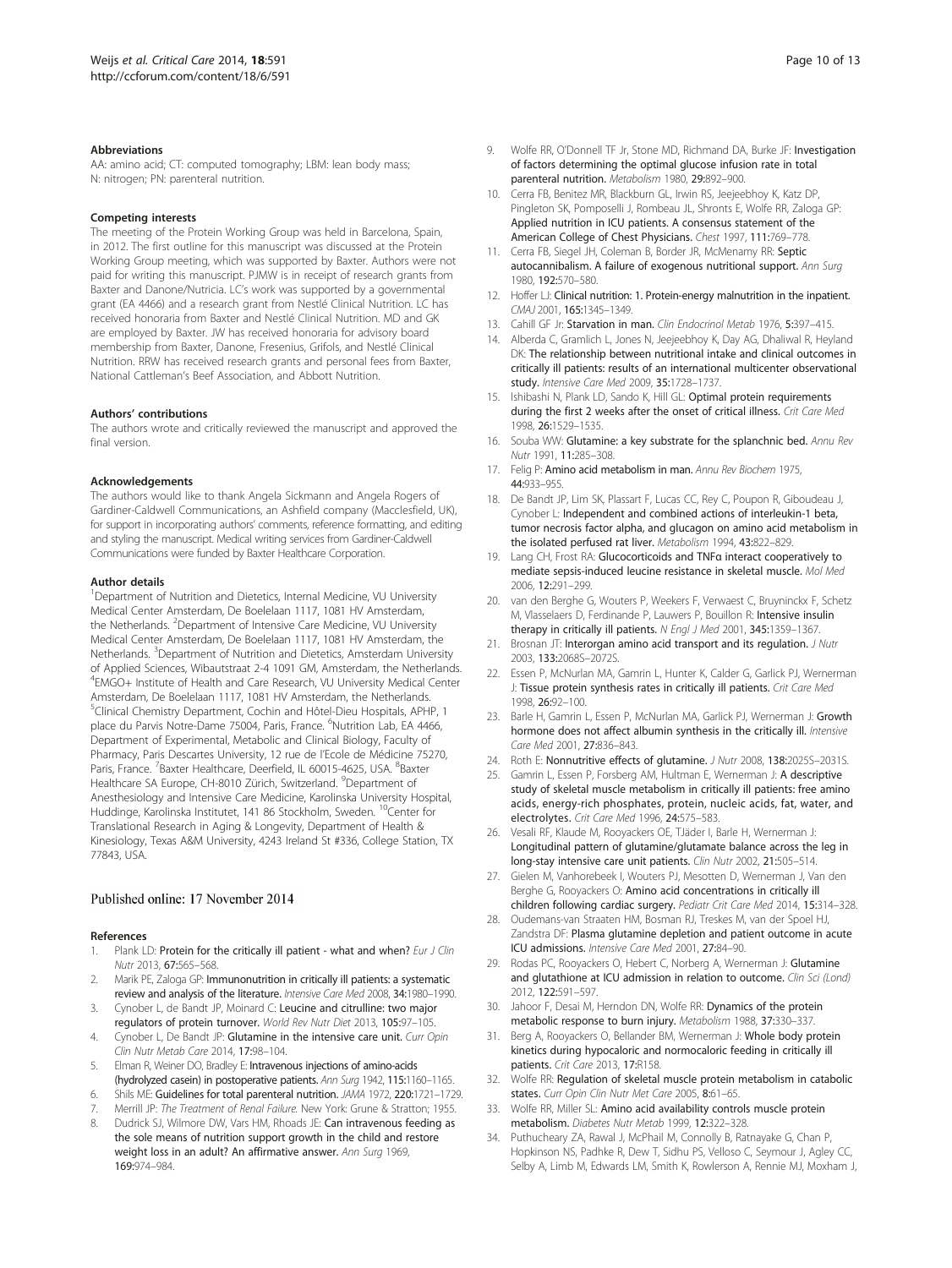<span id="page-10-0"></span>Harridge SD, Hart N, Montgomery HE: Acute skeletal muscle wasting in critical illness. JAMA 2013, 310:1591–1600.

- 35. Hammarqvist F, Petersson B, Ali MR, Wernerman J: Glutamine in postoperative parenteral nutrition has a positive effect on nitrogen balance. Lakartidningen 1989, 86:229–231.
- 36. Essen P, McNurlan MA, Wernerman J, Vinnars E, Garlick PJ: Uncomplicated surgery, but not general anesthesia, decreases muscle protein synthesis. Am J Physiol 1992, 262:E253-E260.
- 37. Frontera WR, Hughes VA, Fielding RA, Fiatarone MA, Evans WJ, Roubenoff R: Aging of skeletal muscle: a 12-yr longitudinal study. J Appl Physiol 2000, 88:1321–1326.
- 38. Rennie MJ: Anabolic resistance in critically ill patients. Crit Care Med 2009, 37:S398–S399.
- 39. Biolo G, Ciocchi B, Lebenstedt M, Barazzoni R, Zanetti M, Platen P, Heer M, Guarnieri G: Short-term bed rest impairs amino acid-induced protein anabolism in humans. J Physiol 2004, 558:381–388.
- 40. Jourdan M, Deutz NE, Cynober L, Aussel C: Features, causes and consequences of splanchnic sequestration of amino acid in old rats. PLoS One 2011, 6:e27002.
- 41. Boirie Y, Gachon P, Beaufrere B: Splanchnic and whole-body leucine kinetics in young and elderly men. Am J Clin Nutr 1997, 65:489-495.
- 42. Paddon-Jones D, Sheffield-Moore M, Zhang XJ, Volpi E, Wolf SE, Aarsland A, Ferrando AA, Wolfe RR: Amino acid ingestion improves muscle protein synthesis in the young and elderly. Am J Physiol Endocrinol Metab 2004, 286:E321–E328.
- 43. Dardevet D, Remond D, Peyron MA, Papet I, Savary-Auzeloux I, Mosoni L: Muscle wasting and resistance of muscle anabolism: the 'anabolic threshold concept' for adapted nutritional strategies during sarcopenia. Scientific World Journal 2012, 2012:269531.
- 44. Prod'homme M, Rieu I, Balage M, Dardevet D, Grizard J: Insulin and amino acids both strongly participate to the regulation of protein metabolism. Curr Opin Clin Nutr Metab Care 2004, 7:71–77.
- 45. Chua HR, Baldwin I, Fealy N, Naka T, Bellomo R: Amino acid balance with extended daily diafiltration in acute kidney injury. Blood Purif 2012, 33:292–299.
- 46. Hammarqvist F, Wernerman J, Ali R, von der Decken A, Vinnars E: Addition of glutamine to total parenteral nutrition after elective abdominal surgery spares free glutamine in muscle, counteracts the fall in muscle protein synthesis, and improves nitrogen balance. Ann Surg 1989, 209:455–461.
- 47. Vary TC: Acute oral leucine administration stimulates protein synthesis during chronic sepsis through enhanced association of eukaryotic initiation factor 4G with eukaryotic initiation factor 4E in rats. J Nutr 2007, 137:2074–2079.
- 48. Van Loon LJ: Leucine as a pharmaconutrient in health and disease. Curr Opin Clin Nutr Metab Care 2012, 15:71–77.
- 49. Sherman HC: The protein requirement of maintenance in man. Proc Natl Acad Sci U S A 1920, 6:38-40.
- 50. Hart DW, Wolf SE, Chinkes DL, Beauford RB, Mlcak RP, Heggers JP, Wolfe RR, Herndon DN: Effects of early excision and aggressive enteral feeding on hypermetabolism, catabolism, and sepsis after severe burn. J Trauma 2003, 54:755–761. discussion 761-764.
- 51. Aarsland A, Chinkes DL, Sakurai Y, Nguyen TT, Herndon DN, Wolfe RR: Insulin therapy in burn patients does not contribute to hepatic triglyceride production. J Clin Invest 1998, 101:2233–2239.
- 52. Evans WJ, Morley JE, Argilés J, Bales C, Baracos V, Guttridge D, Jatoi A, Kalantar-Zadeh K, Lochs H, Mantovani G, Marks D, Mitch WE, Muscaritoli M, Najand A, Ponikowski P, Rossi Fanelli F, Schambelan M, Schols A, Schuster M, Thomas D, Wolfe R, Anker SD: Cachexia: a new definition. Clin Nutr 2008, 27:793–799.
- 53. Katsanos CS, Aarsland A, Cree MG, Wolfe RR: Muscle protein synthesis and balance responsiveness to essential amino acids ingestion in the presence of elevated plasma free fatty acid concentrations. J Clin Endocrinol Metab 2009, 94:2984–2990.
- 54. Cynober LA: Plasma amino acid levels with a note on membrane transport: characteristics, regulation, and metabolic significance. Nutrition 2002, 18:761–766.
- 55. Meijer AJ, Lamers WH, Chamuleau RA: Nitrogen metabolism and ornithine cycle function. Physiol Rev 1990, 70:701–748.
- 56. Yudkoff M, Daikhin Y, Nissim I, Horyn O, Luhovyy B, Lazarow A, Nissim I: Brain amino acid requirements and toxicity: the example of leucine. J Nutr 2005, 135:1531S–1538S.
- 57. Cynober L: Introduction to the 5th Amino Acid Assessment Workshop. J Nutr 2006, 136:1633S-1635S.
- 58. Cynober L, Bier DM, Kadowaki M, Morris SM Jr, Renwick AG: A proposal for an upper limit of leucine safe intake in healthy adults. J Nutr 2012, 142:2249S–2250S.
- 59. Garlick PJ: The nature of human hazards associated with excessive intake of amino acids. J Nutr 2004, 134:1633S–1639S. discussion 1664S-1666S, 1667S-1672S.
- 60. Holecek M: Side effects of long-term glutamine supplementation. JPEN J Parenter Enteral Nutr 2013, 37:607–616.
- 61. Garlick PJ: Toxicity of methionine in humans. J Nutr 2006, 136:1722S–1725S.
- 62. Manzanares W, Heyland DK: Pharmaconutrition with arginine decreases bacterial translocation in an animal model of severe trauma. Is a clinical studied justified? ... The time is now! Crit Care Med 2012, 40:350-352.
- 63. Cynober L, Moinard C, Charrueau C: If the soup tastes bad, it doesn't mean the potatoes are the culprit. Crit Care Med 2012, 40:2540–2541. author reply 2541-2542.
- 64.  $\boxtimes$ : Energy and protein requirements. Report of a joint FAO/WHO/UNU Expert Consultation. World Health Organ Tech Rep Ser 1985, 724:1-206.
- 65. European Food Safety Authority: Scientific opinion on dietary reference values for protein. EFSA J 2012, 10:2557.
- Scheinkestel CD, Adams F, Mahony L, Bailey M, Davies AR, Nyulasi I, Tuxen DV: Impact of increasing parenteral protein loads on amino acid levels and balance in critically ill anuric patients on continuous renal replacement therapy. Nutrition 2003, 19:733–740.
- 67. Singer P: High-dose amino acid infusion preserves diuresis and improves nitrogen balance in non-oliguric acute renal failure. Wien Klin Wochenschr 2007, 119:218–222.
- Hoffer LJ, Bistrian BR: Appropriate protein provision in critical illness: a systematic and narrative review. Am J Clin Nutr 2012, 96:591-600.
- 69. Waterlow JC: The nature and significance of nutritional adaptation. Eur J Clin Nutr 1999, 53:S2–S5.
- 70. Furst P, Stehle P: What are the essential elements needed for the determination of amino acid requirements in humans? J Nutr 2004, 134:1558S–1565S.
- 71. Wierdsma NJ, Peters JH, Weijs PJ, Keur MB, Girbes AR, van Bodegraven AA, Beishuizen A: Malabsorption and nutritional balance in the ICU: fecal weight as a biomarker: a prospective observational pilot study. Crit Care 2011, 15:R264.
- 72. Milner EA, Cioffi WG, Mason AD Jr, McManus WF, Pruitt BA Jr: Accuracy of urinary urea nitrogen for predicting total urinary nitrogen in thermally injured patients. JPEN J Parenter Enteral Nutr 1993, 17:414-416.
- 73. Cynober L, Coudray-Lucas C: Urinary urea nitrogen prediction of total urinary nitrogen. JPEN J Parenter Enteral Nutr 1995, 19:174.
- Walser M: Misinterpretation of nitrogen balances when glutamine stores fall or are replenished. Am J Clin Nutr 1991, 53:1337-1338.
- 75. Potter MA, Luxton G: Transthyretin measurement as a screening tool for protein calorie malnutrition in emergency hospital admissions. Clin Chem Lab Med 2002, 40:1–6.
- 76. McClave SA, Mitoraj TE, Thielmeier KA, Greenburg RA: Differentiating subtypes (hypoalbuminemic vs marasmic) of protein-calorie malnutrition: incidence and clinical significance in a university hospital setting. JPEN J Parenter Enteral Nutr 1992, 16:337–342.
- 77. Buzby GP, Williford WO, Peterson OL, Crosby LO, Page CP, Reinhardt GF, Mullen JL: A randomized clinical trial of total parenteral nutrition in malnourished surgical patients: the rationale and impact of previous clinical trials and pilot study on protocol design. Am J Clin Nutr 1988, 47:357–365.
- 78. Bouillanne O, Morineau G, Dupont C, Coulombel I, Vincent JP, Nicolis I, Benazeth S, Cynober L, Aussel C: Geriatric nutritional risk index: a new index for evaluating at-risk elderly medical patients. Am J Clin Nutr 2005, 82:777–783.
- 79. Sjolin J, Stjernstrom H, Arturson G, Andersson E, Friman G, Larsson J: Exchange of 3-methylhistidine in the splanchnic region in human infection. Am J Clin Nutr 1989, 50:1407–1414.
- 80. Coudray-Lucas C, Cynober L, Lioret N, Saizy R, Baux S, Giboudeau J: Origins of hyperphenylalaninemia in burn patients. Clin Nutr 1985, 4:179–183.
- 81. Curis E, Nicolis I, Moinard C, Osowska S, Zerrouk N, Bénazeth S, Cynober L: Almost all about citrulline in mammals. Amino Acids 2005, 29:177–205.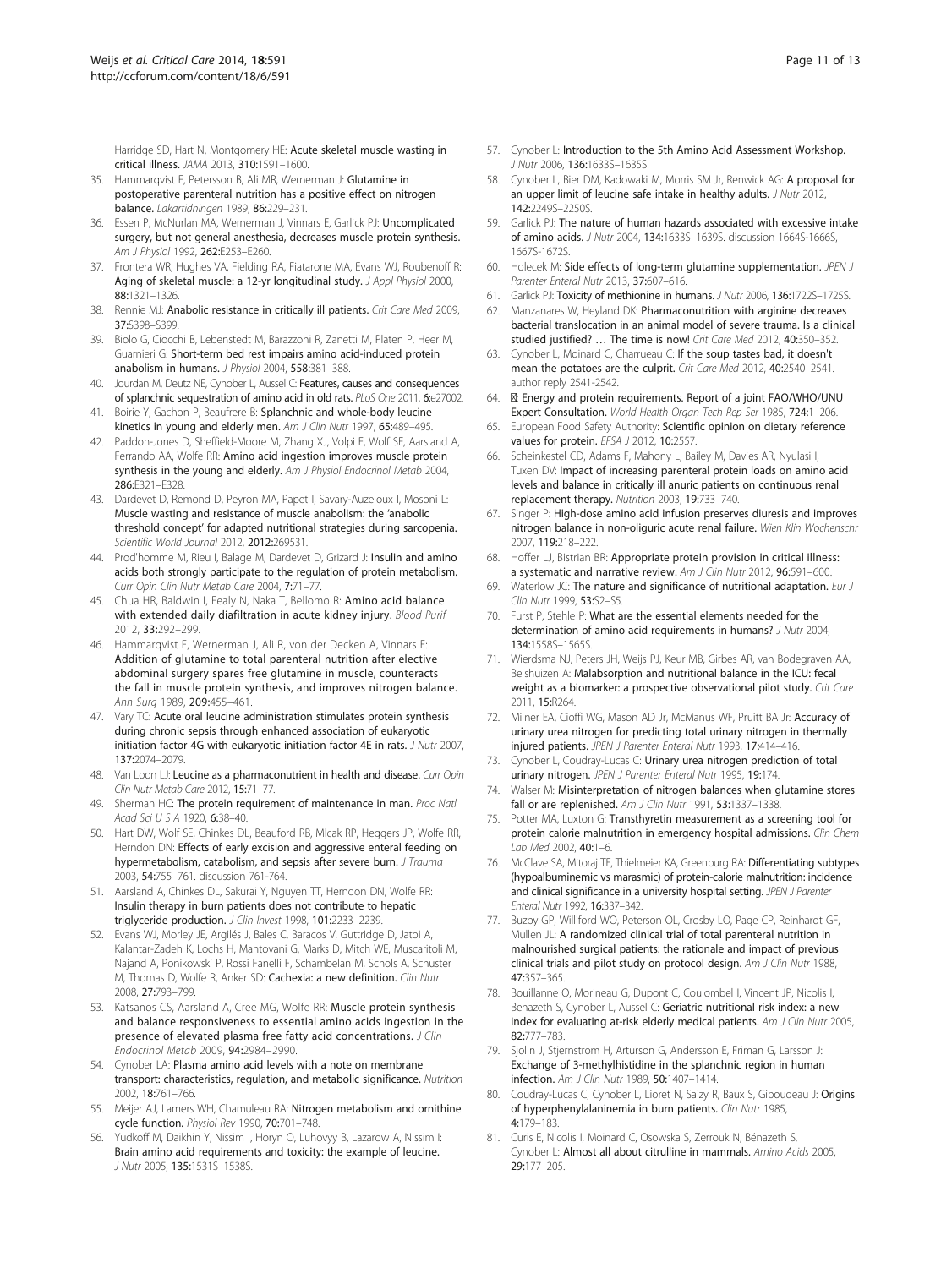- <span id="page-11-0"></span>82. van de Poll MC, Siroen MP, van Leeuwen PA, Soeters PB, Melis GC, Boelens PG, Deutz NE, Dejong CH: Interorgan amino acid exchange in humans: consequences for arginine and citrulline metabolism. Am J Clin Nutr 2007, 85:167–172.
- 83. Crenn P, Coudray-Lucas C, Thuillier F, Cynober L, Messing B: Postabsorptive plasma citrulline concentration is a marker of absorptive enterocyte mass and intestinal failure in humans. Gastroenterology 2000, 119:1496–1505.
- 84. Crenn P, Hanachi M, Neveux N, Cynober L: Circulating citrulline levels: a biomarker for intestinal functionality assessment. Ann Biol Clin (Paris) 2011, 69:513–521.
- 85. Cynober L: Lessons from pharmacokinetics in the design of new nutrition formulas for critically ill patients. Nestle Nutr Workshop Ser Clin Perform Programme 2003, 8:265–272. discussion 272-277.
- 86. Abumrad N, Darmaun D, Cynober L: Approaches to studying amino acid metabolism: from quantitative assays to flux assessment using stable isotopes. In Amino Acid Metabolism in Health and Nutritional Disease. Edited by Cynober L. Boca Raton, FL: CRC Press; 1995:15–30.
- 87. Berard MP, Pelletier A, Ollivier JM, Gentil B, Cynober L: Qualitative manipulation of amino acid supply during total parenteral nutrition in surgical patients. JPEN J Parenter Enteral Nutr 2002, 26:136-143.
- 88. Wolfe RR, Chinkes DL: Isotope Tracers in Metabolic Research: Principles and Practice of Kinetic Analysis. 2nd edition. Hoboken, New Jersey, USA: John Wiley & Sons; 2004.
- 89. Zhang XJ, Chinkes DL, Wolfe RR: Measurement of muscle protein fractional synthesis and breakdown rates from a pulse tracer injection. Am J Physiol Endocrinol Metab 2002, 283:E753–E764.
- 90. Biolo G, Fleming RY, Maggi SP, Wolfe RR: Transmembrane transport and intracellular kinetics of amino acids in human skeletal muscle. Am J Physiology 1995, 268:E75–E84.
- 91. McClave SA, Kushner R, Van Way CW 3rd, Cave M, DeLegge M, Dibaise J, Dickerson R, Drover J, Frazier TH, Fujioka K, Gallagher D, Hurt RT, Kaplan L, Kiraly L, Martindale R, McClain C, Ochoa J: Nutrition therapy of the severely obese, critically ill patient: summation of conclusions and recommendations. JPEN J Parenter Enteral Nutr 2011, 35:88S–96S.
- 92. Kyle UG, Bosaeus I, De Lorenzo AD, Deurenberg P, Elia M, Gómez JM, Heitmann BL, Kent-Smith L, Melchior JC, Pirlich M, Scharfetter H, Schols AM, Pichard C, Composition of the ESPEN Working Group: Bioelectrical impedance analysis - part I: review of principles and methods. Clin Nutr 2004, 23:1226–1243.
- 93. Kyle UG, Bosaeus I, De Lorenzo AD, Deurenberg P, Elia M, Manuel Gómez J, Lilienthal Heitmann B, Kent-Smith L, Melchior JC, Pirlich M, Scharfetter H, MWJ Schols A, Pichard C, ESPEN: Bioelectrical impedance analysis - part II: utilization in clinical practice. Clin Nutr 2004, 23:1430–1453.
- 94. Heymsfield SB, Smith R, Aulet M, Bensen B, Lichtman S, Wang J, Pierson RN Jr: Appendicular skeletal muscle mass: measurement by dual-photon absorptiometry. Am J Clin Nutr 1990, 52:214-218.
- 95. Mourtzakis M, Prado CM, Lieffers JR, Reiman T, McCargar LJ, Baracos VE: A practical and precise approach to quantification of body composition in cancer patients using computed tomography images acquired during routine care. Appl Physiol Nutr Metab 2008, 33:997–1006.
- 96. Tan BH, Birdsell LA, Martin L, Baracos VE, Fearon KC: Sarcopenia in an overweight or obese patient is an adverse prognostic factor in pancreatic cancer. Clin Cancer Res 2009, 15:6973–6979.
- 97. Moisey LL, Mourtzakis M, Cotton BA, Premji T, Heyland DK, Wade CE, Bulger E, Kozar RA, Nutrition and Rehabilitation Investigators Consortium (NUTRIC): Skeletal muscle predicts ventilator-free days, ICU-free days, and mortality in elderly ICU patients. Crit Care 2013, 17:R206.
- 98. Weijs PJ, Looijaard WG, Dekker IM, Stapel SN, Girbes AR, Oudemans-van Straaten HM, Beishuizen A: Low skeletal muscle area is a risk factor for mortality in mechanically ventilated critically ill patients. Crit Care 2014, 18:R12.
- 99. Campbell IT, Watt T, Withers D, England R, Sukumar S, Keegan MA, Faragher B, Martin DF: Muscle thickness, measured with ultrasound, may be an indicator of lean tissue wasting in multiple organ failure in the presence of edema. Am J Clin Nutr 1995, 62:533–539.
- 100. Braunschweig CA, Sheean PM, Peterson SJ, Perez SG, Freels S, Troy KL, Ajanaku FC, Patel A, Sclamberg JS, Wang Z: Exploitation of diagnostic computed tomography scans to assess the impact of nutritional support on body composition changes in respiratory failure patients. JPEN J Parenter Enteral Nutr 2014, 38:880-885.
- 101. Casaer MP, Wilmer A, Hermans G, Wouters PJ, Mesotten D, Van den Berghe G: Role of disease and macronutrient dose in the randomized controlled EPaNIC trial: a post hoc analysis. Am J Respir Crit Care Med 2013, 187:247–255.
- 102. Herridge MS, Tansey CM, Matté A, Tomlinson G, Diaz-Granados N, Cooper A, Guest CB, Mazer CD, Mehta S, Stewart TE, Kudlow P, Cook D, Slutsky AS, Cheung AM, Canadian Critical Care Trials Group: Functional disability 5 years after acute respiratory distress syndrome. N Engl J Med 2011, 364:1293–1304.
- 103. Herridge MS, Cheung AM, Tansey CM, Matte-Martyn A, Diaz-Granados N, Al-Saidi F, Cooper AB, Guest CB, Mazer CD, Mehta S, Stewart TE, Barr A, Cook D, Slutsky AS, Canadian Critical Care Trials Group: One-year outcomes in survivors of the acute respiratory distress syndrome. N Engl J Med 2003, 348:683–693.
- 104. Rosenblatt S, Clowes GH Jr, George BC, Hirsch E, Lindberg B: Exchange of amino acids by muscle and liver in sepsis. Arch Surg 1983, 118:167–175.
- 105. Pearl RH, Clowes GH Jr, Hirsch EF, Loda M, Grindlinger GA, Wolfort S: Prognosis and survival as determined by visceral amino acid clearance in severe trauma. J Trauma 1985, 25:777–783.
- 106. Sakurai Y, Aarsland A, Herndon DN, Chinkes DL, Pierre E, Nguyen TT, Patterson BW, Wolfe RR: Stimulation of muscle protein synthesis by long-term insulin infusion in severely burned patients. Ann Surg 1995, 222:283–294. 294-297.
- 107. Herndon DN, Hart DW, Wolf SE, Chinkes DL, Wolfe RR: Reversal of catabolism by beta-blockade after severe burns. N Engl J Med 2001, 345:1223–1229.
- 108. Ferrando AA, Sheffield-Moore M, Wolf SE, Herndon DN, Wolfe RR: Testosterone administration in severe burns ameliorates muscle catabolism. Crit Care Med 2001, 29:1936–1942.
- 109. Gamrin L, Essen P, Hultman E, McNurlan MA, Garlick PJ, Wernerman J: Protein-sparing effect in skeletal muscle of growth hormone treatment in critically ill patients. Ann Surg 2000, 231:577–586.
- 110. Takala J, Ruokonen E, Webster NR, Nielsen MS, Zandstra DF, Vundelinckx G, Hinds CJ: Increased mortality associated with growth hormone treatment in critically ill adults. N Engl J Med 1999, 341:785–792.
- 111. Kreymann KG, Berger MM, Deutz NE, Hiesmayr M, Jolliet P, Kazandjiev G, Nitenberg G, van den Berghe G, Wernerman J, DGEM (German Society for Nutritional Medicine), Ebner C, Hartl W, Heymann C, Spies C, ESPEN (European Society for Parenteral and Enteral Nutrition): ESPEN guidelines on enteral nutrition: intensive care. Clin Nutr 2006, 25:210–223.
- 112. Singer P, Berger MM, Van den Berghe G, Biolo G, Calder P, Forbes A, Griffiths R, Kreyman G, Leverve X, Pichard C, ESPEN: ESPEN guidelines on parenteral nutrition: intensive care. Clin Nutr 2009, 28:387–400.
- 113. McClave SA, Martindale RG, Vanek VW, McCarthy M, Roberts P, Taylor B, Ochoa JB, Napolitano L, Cresci G, A.S.P.E.N. Board of Directors; American College of Critical Care Medicine; Society of Critical Care Medicine: Guidelines for the provision and assessment of nutrition support therapy in the adult critically ill patient: Society of Critical Care Medicine (SCCM) and American Society for Parenteral and Enteral Nutrition (A.S.P. E.N.). JPEN J Parenter Enteral Nutr 2009, 33:277–316.
- 114. Larsson J, Lennmarken C, Martensson J, Sandstedt S, Vinnars E: Nitrogen requirements in severely injured patients. Br J Surg 1990, 77:413–416.
- 115. Dickerson RN, Pitts SL, Maish GO 3rd, Schroeppel TJ, Magnotti LJ, Croce MA, Minard G, Brown RO: A reappraisal of nitrogen requirements for patients with critical illness and trauma. J Trauma Acute Care Surg 2012, 73:549–557.
- 116. Verbruggen SC, Coss-Bu J, Wu M, Schierbeek H, Joosten KF, Dhar A, van Goudoever JB, Castillo L: Current recommended parenteral protein intakes do not support protein synthesis in critically ill septic, insulin-resistant adolescents with tight glucose control. Crit Care Med 2011, 39:2518–2525.
- 117. Doig GS, Simpson F, Finfer S, Delaney A, Davies AR, Mitchell I, Dobb G, Nutrition Guidelines Investigators of the ACTG: Effect of evidence-based feeding guidelines on mortality of critically ill adults: a cluster randomized controlled trial. JAMA 2008, 300:2731–2741.
- 118. Barr J, Hecht M, Flavin KE, Khorana A, Gould MK: Outcomes in critically ill patients before and after the implementation of an evidence-based nutritional management protocol. Chest 2004, 125:1446–1457.
- 119. Martin CM, Doig GS, Heyland DK, Morrison T, Sibbald WJ, Southwestern Ontario Critical Care Research N: Multicentre, cluster-randomized clinical